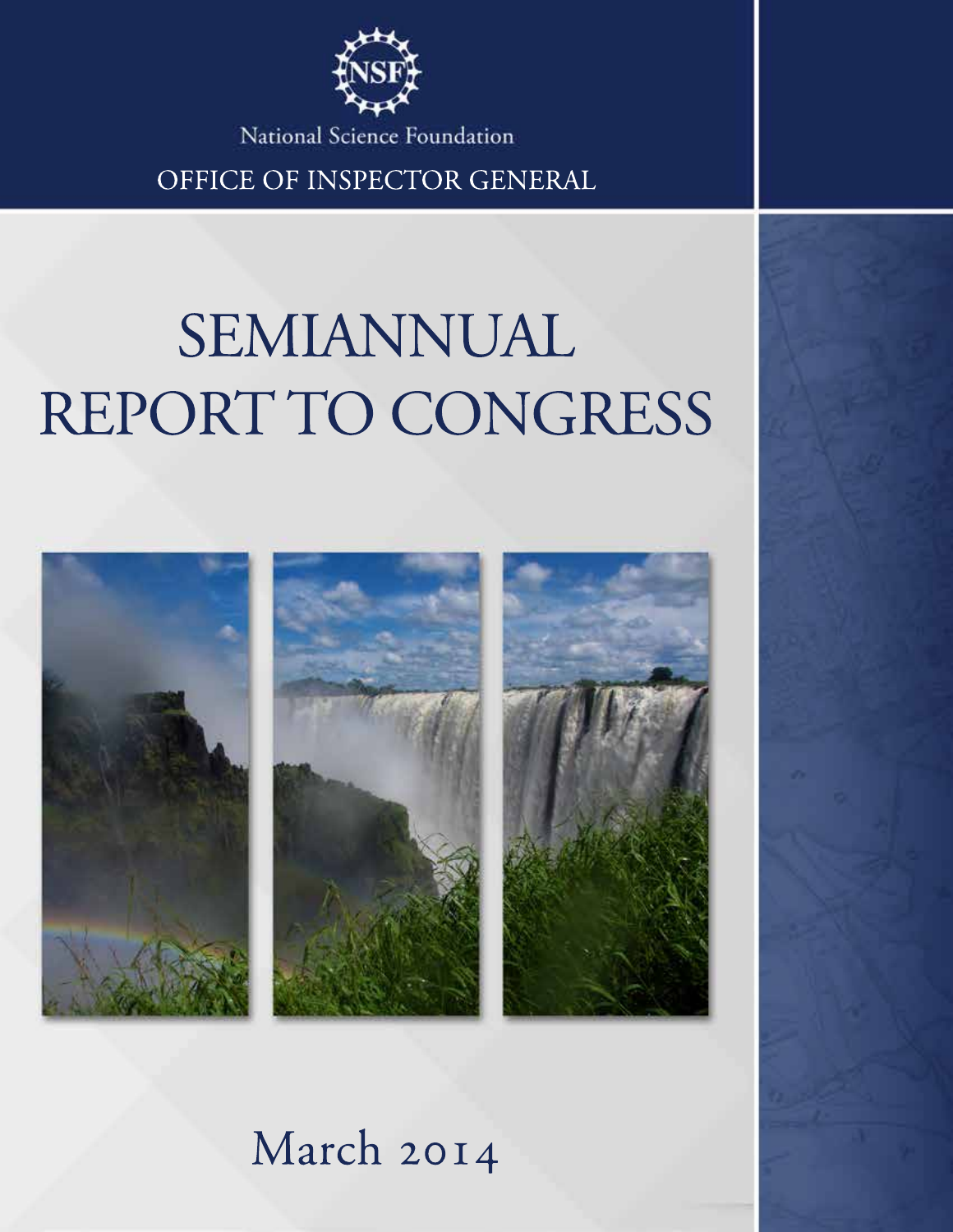# *About the National Science Foundation...*

The National Science Foundation (NSF) is charged with supporting and strengthening all research disciplines, and providing leadership across the broad and expanding frontiers of science and engineering knowledge. It is governed by the National Science Board which sets agency policies and provides oversight of its activities.

NSF invests approximately \$7 billion per year in a portfolio of more than 35,000 research and education projects in science and engineering, and is responsible for the establishment of an information base for science and engineering appropriate for development of national and international policy. Over time other responsibilities have been added including fostering and supporting the development and use of computers and other scientific methods and technologies; providing Antarctic research, facilities and logistic support; and addressing issues of equal opportunity in science and engineering.

# *And the Office of Inspector General...*

NSF's Office of the Inspector General promotes economy, efficiency, and effectiveness in administering the Foundation's programs; detects and prevents fraud, waste, and abuse within the NSF or by individuals that receive NSF funding; and identifies and helps to resolve cases of research misconduct. The OIG was established in 1989, in compliance with the Inspector General Act of 1978, as amended. Because the Inspector General reports directly to the National Science Board and Congress, the Office is organizationally independent from the agency.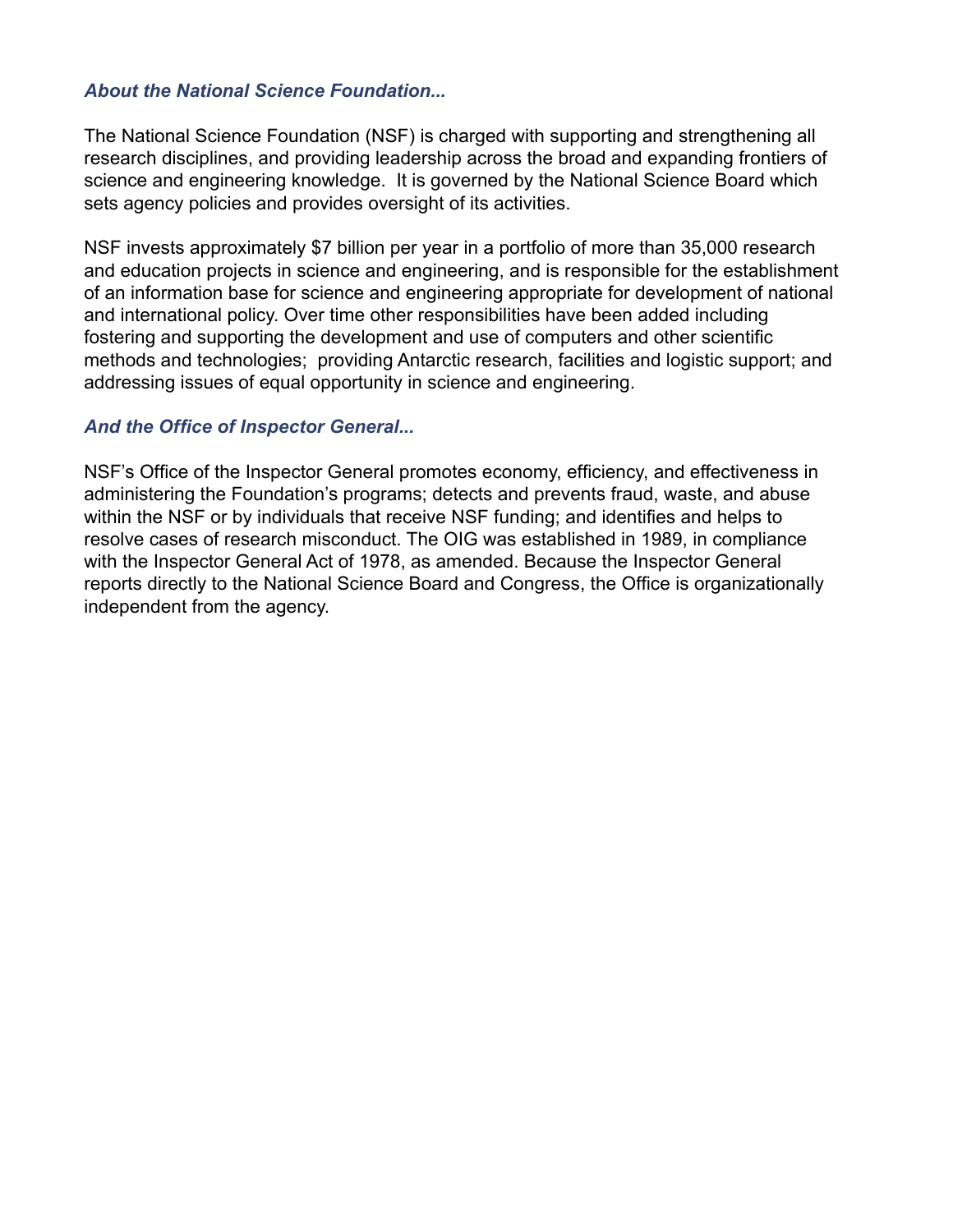# **Table of Contents**

| NSF's FY 2013 Federal Information Security Management Act Report  10 |  |
|----------------------------------------------------------------------|--|
|                                                                      |  |
|                                                                      |  |
|                                                                      |  |
|                                                                      |  |
|                                                                      |  |
|                                                                      |  |
|                                                                      |  |
|                                                                      |  |
|                                                                      |  |
|                                                                      |  |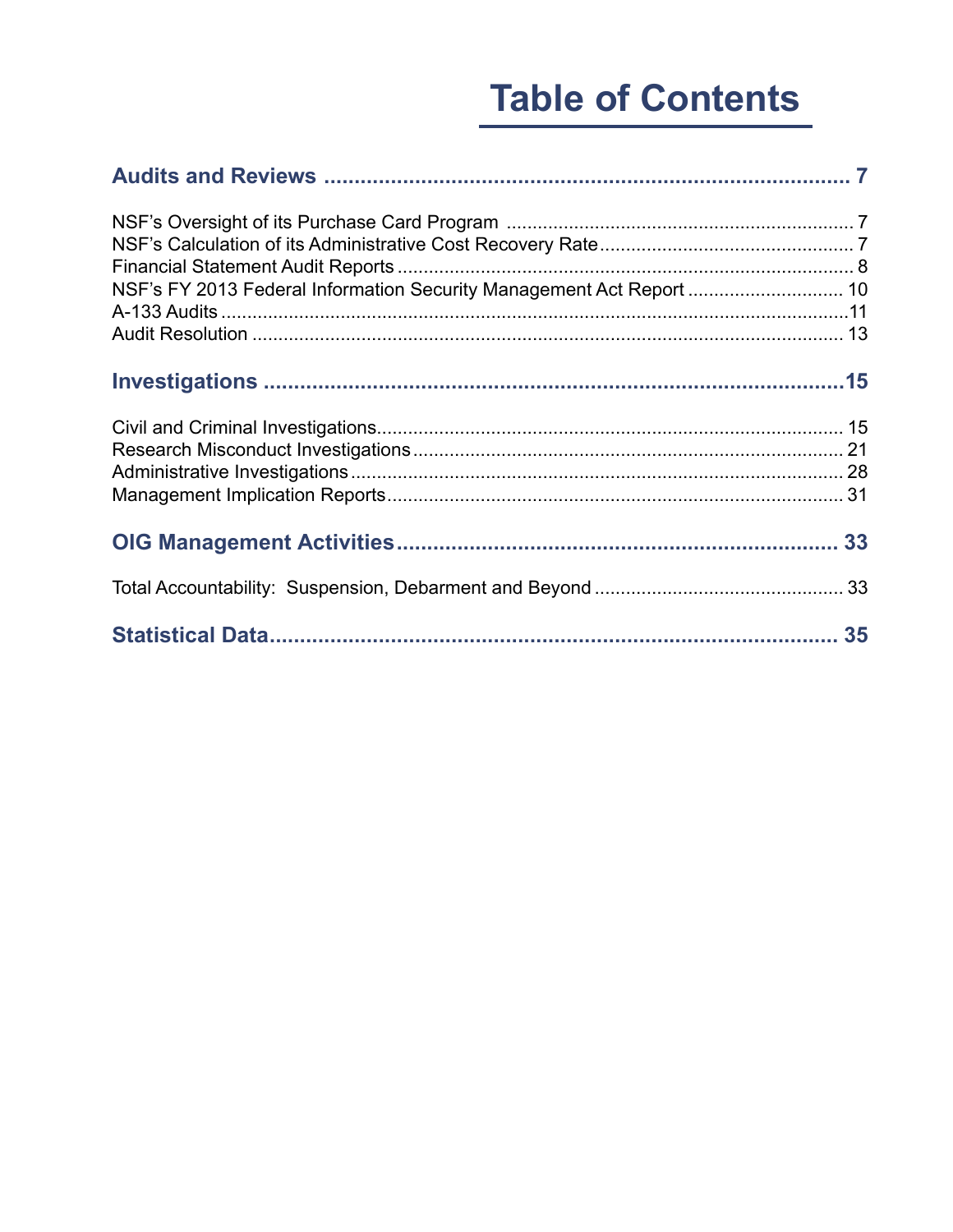# **From the Inspector General**



The Semiannual Report to Congress highlights the activities of the Office of Inspector General (OIG) for the six months ending March 31, 2014. During this period our investigative staff closed 48 investigations, had 11 research misconduct cases result in findings by NSF, and recovered over \$1.2 million for the government. In addition, six audits and reviews were issued, including the audit of the agency's financial statements.

The OIG is firmly committed to its mission to detect and prevent fraud, waste, and abuse in the National Science Foundation's (NSF) programs and operations and by those who receive NSF funding. We target our work and direct our resources to areas that pose the highest risk of misuse of taxpayer dollars and can lead to funds used inappropriately being returned to the government.

To that end, our audit of NSF's controls to prevent and detect unauthorized purchases on government purchase cards found a heightened risk that inappropriate or fraudulent transactions could occur without detection because, among other things, some purchases were not pre-approved and card managers did not always review bank activity reports for improper purchases.

Based on information from that audit, which disclosed an NSF employee's suspicious purchases using his government card, we conducted an investigation which revealed that the employee had purchased nearly \$95,000 in items and services for personal use on his government card. He admitted buying cell phones, computers, and other electronic devices for himself and his family and friends for several years. During this semiannual report period, the employee pled guilty in federal court to one count of theft of government property; was sentenced to ten months in prison; and ordered to pay restitution of \$77,803. He no longer works at NSF.

We continue to pursue fraud in the Small Business Innovation Research/ Small Business Technology Transfer programs. During this semiannual period, an investigation originated by our office culminated in a trial that resulted in a Principal Investigator (PI) being convicted on seven felony counts including wire fraud, mail fraud, falsification of records, and theft. The PI, a full-time professor at a Maryland university, created a company and applied to NSF's STTR program. He falsely certified on his STTR proposals and reports that he was primarily employed by the small business during the award, while he continued as a full-time university professor.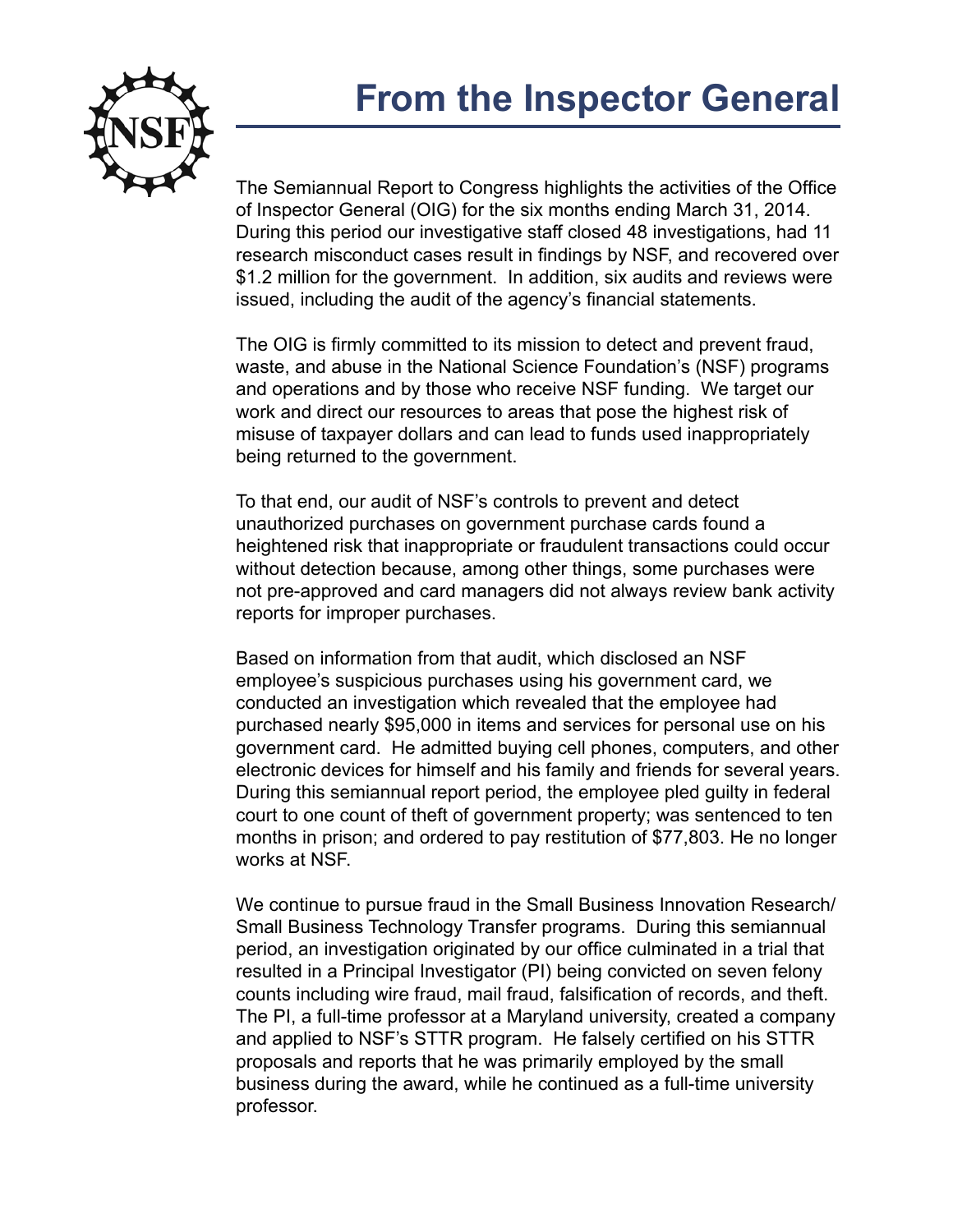The PI also created fraudulent company time sheets, which he backdated and falsely represented as timekeeping records, and a fraudulent expenditure ledger in which he recorded fictitious expenses to conceal that he spent the STTR funds on his home mortgage and personal credit cards.

Our work reflects the office's sustained commitment to helping NSF be an effective steward of taxpayer dollars, and benefits from the support of NSF management across the Foundation. We look forward to our continued partnership with NSF and the Congress to fulfill our mission.

Allison C. lener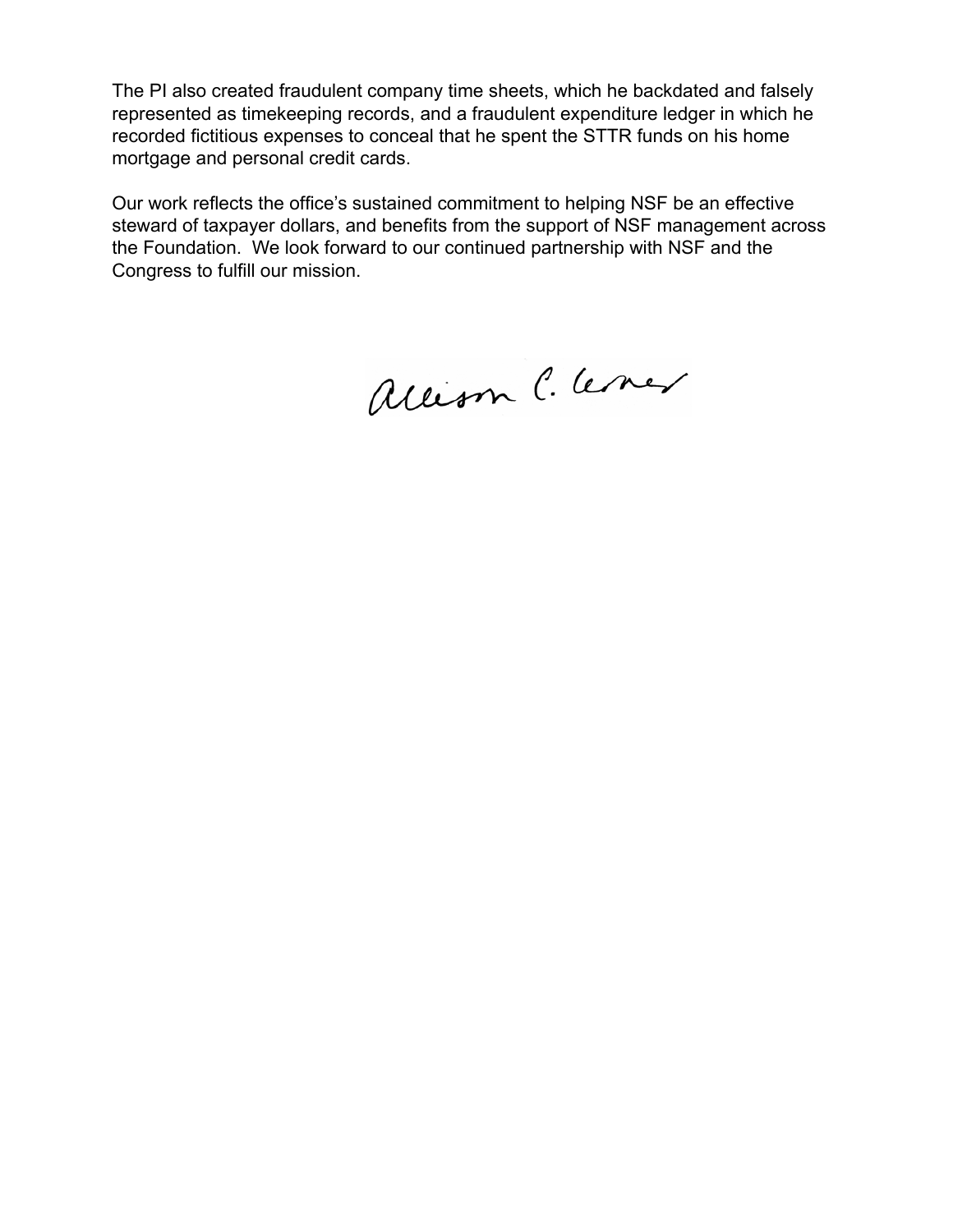# **Report Highlights**

- Our audit of NSF's purchase card program found that some purchases were not pre-approved and that cardholders did not consistently maintain receipts for transactions as required. NSF agreed with our recommendation to strengthen oversight of its purchase card program and has committed more resources to perform targeted reviews of purchase card activity.
- The annual Federal Information Security Management Act report included eight new findings. In addition, the report repeated or reissued 11 findings from prior years, some from as early as FY 2006. NSF stated that it will develop an action plan to address recommendations to strengthen information technology controls.
- A PI, who was also a full-time professor, fraudulently obtained \$200,000 in grant funds from NSF's Small Business Technology Transfer program and converted the funds to personal use to make payments on his mortgage and personal credit cards and to authorize approximately \$11,000 in salary payments to his wife, who did not perform NSF-related work. A federal jury convicted him of seven counts including wire fraud, falsification of records, and theft of government property.
- We referred 13 cases of research misconduct to NSF including a graduate student who admitted fabricating data, a professor who plagiarized in eight NSF proposals, and a PI who plagiarized in a CAREER proposal.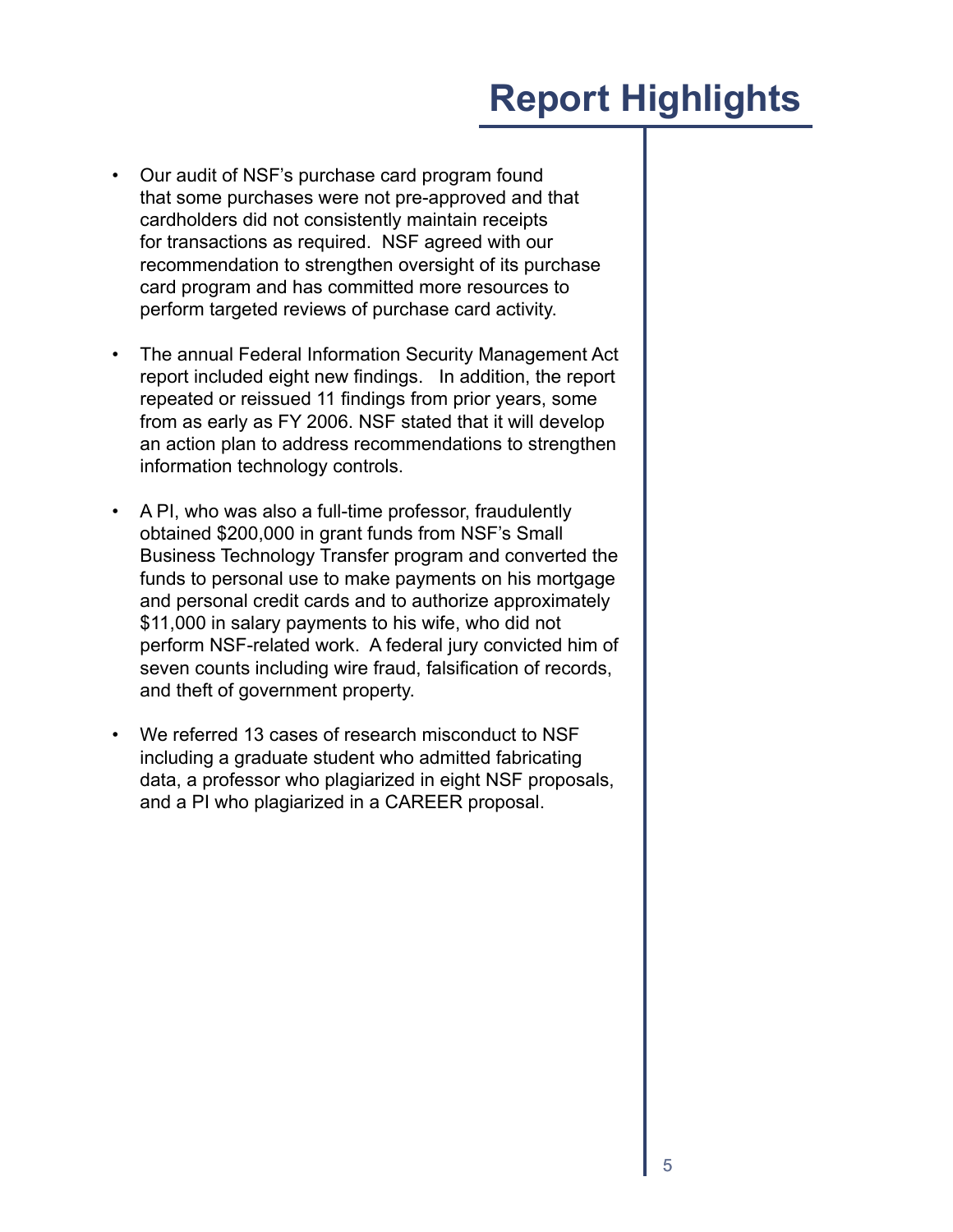Report Highlights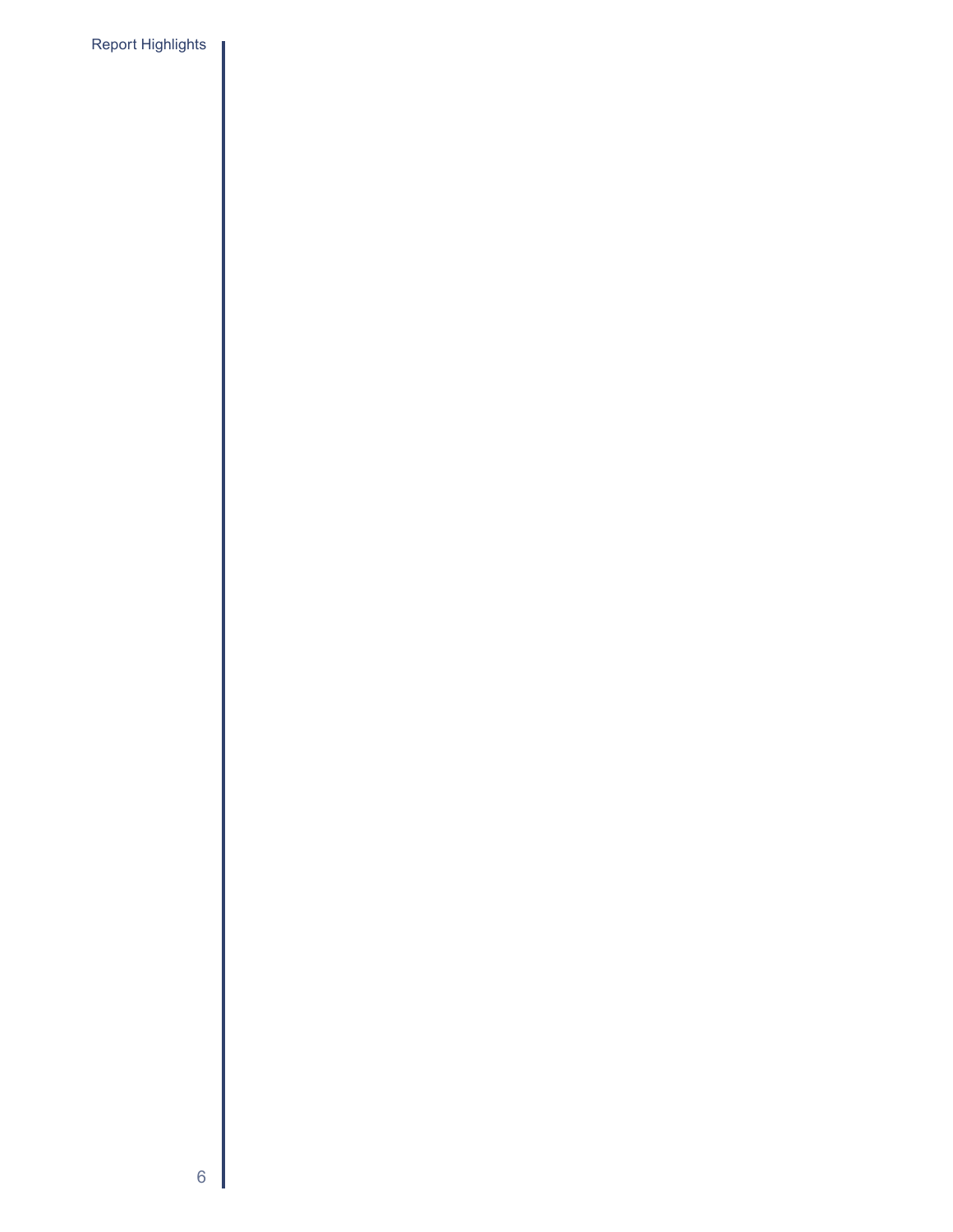# *NSF Needs to Strengthen Oversight of its Purchase Card Program*

NSF participates in the General Services Administration's government-wide purchase card program, which provides Federal agencies with the means to purchase general supplies and services. From April 1, 2010 through March 31, 2013, the period covered by our audit, 233 NSF employees used purchase cards for approximately 34,300 transactions totaling almost \$17 million.

We found that: 1) Some purchases were not pre-approved; 2) Cardholders did not consistently maintain receipts for transactions as required; 3) Some purchase card bank statements had not been reviewed by approving officials; and 4) Card managers did not always review bank activity reports and merchant category codes for improper purchases.

As a result, there was a heightened risk that inappropriate or fraudulent transactions could occur and not be detected. We identified several minor inappropriate purchases including 17 transactions that were split purchases. We also referred three cardholders' activity to our Office of Investigations, and one of those individuals pled guilty to stealing more than \$94,000 by using his purchase card to buy electronics, music, and movies for himself and his family.

We recommended that NSF strengthen oversight of its purchase card program including NSF periodically reviewing merchant codes to determine if additional codes should be blocked to prevent improper purchases, and ensuring that approving officials review cardholders' transactions. NSF agreed with our recommendations and has committed more resources to perform targeted reviews of purchase card activity.

#### *NSF Should Assess its Administrative Cost Recovery Rate to Ensure it Accurately Reflects the Level of Effort Involved in Interagency Agreements*

In response to a Congressional request, the OIG examined how NSF calculates its administrative cost recovery (ACR) rate and applies it to interagency agreements with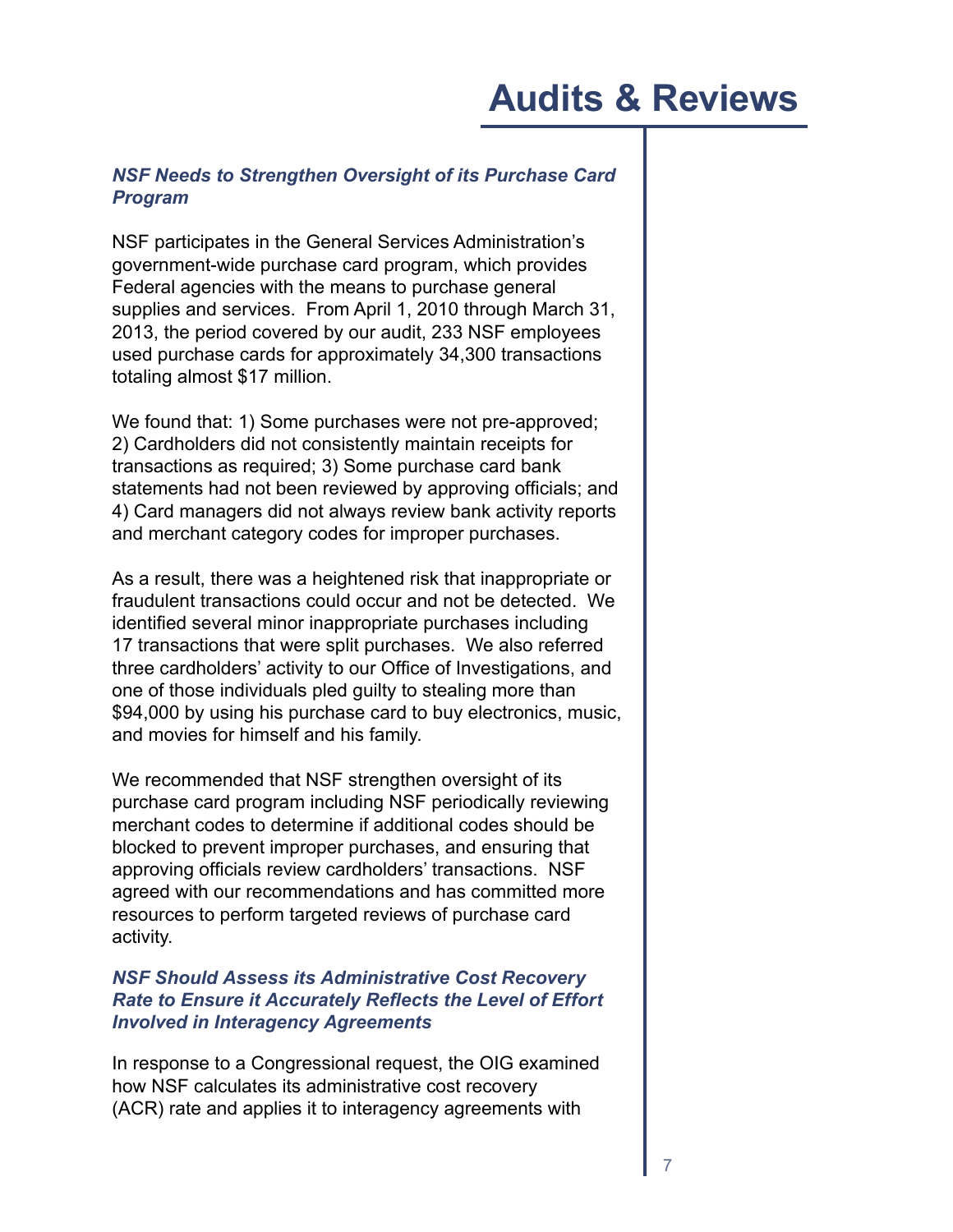other federal agencies. Federal agencies can enter into interagency agreements with other agencies for goods and services and recoup their administrative costs by charging an ACR fee.

We identified two types of incoming interagency agreements that appeared to involve very different levels of effort by NSF. For one type of interagency agreement, NSF may issue a grant on another agency's behalf which involves conducting merit review, overseeing the research performed, and financially monitoring the costs, just as NSF does for awards it issues. For the other type, NSF's effort consists primarily of transferring funds from the requesting agency to another entity. However, regardless of the level of effort required by NSF, the agency charges the same ACR rate based on the dollar value of the interagency agreement.

NSF's use of the same ACR rate calculation of all interagency agreements suggests that NSF could be overcharging on some agreements and undercharging on others. We recommended that NSF assess its administrative cost recovery process to ensure that the fees charged reflect the level of effort involved. NSF stated that it will consider any additional capabilities of its new financial accounting system to refine its ACR rate.

# **Financial Statement Audit Reports**

Establishing and maintaining sound financial management is a top priority for the federal government because agencies need accurate and timely information to make decisions about budget, policy, and operations. The Chief Financial Officer's Act requires agencies to prepare annual financial statements, which must be audited by an independent entity.

# *NSF Receives Unqualified Opinion on Financial Statements for the Sixteenth Consecutive Year, but Needs to Strengthen Monitoring of Cooperative Agreements for Large Construction Projects*

Auditors issued an unqualified opinion on NSF's FY 2013 financial statements; however, they reported a significant deficiency in the monitoring of cooperative agreements for large construction projects. This significant deficiency was also reported in the FY 2010 – FY 2012 audits. The auditors stated that the causes of these prior year conditions remain largely uncorrected at September 30, 2013, either due to NSF's continued disagreement with the severity of the conditions, its late implementation of new procedures to rectify the conditions, or the fact that management has not identified specific corrective actions that would apply to existing cooperative agreements.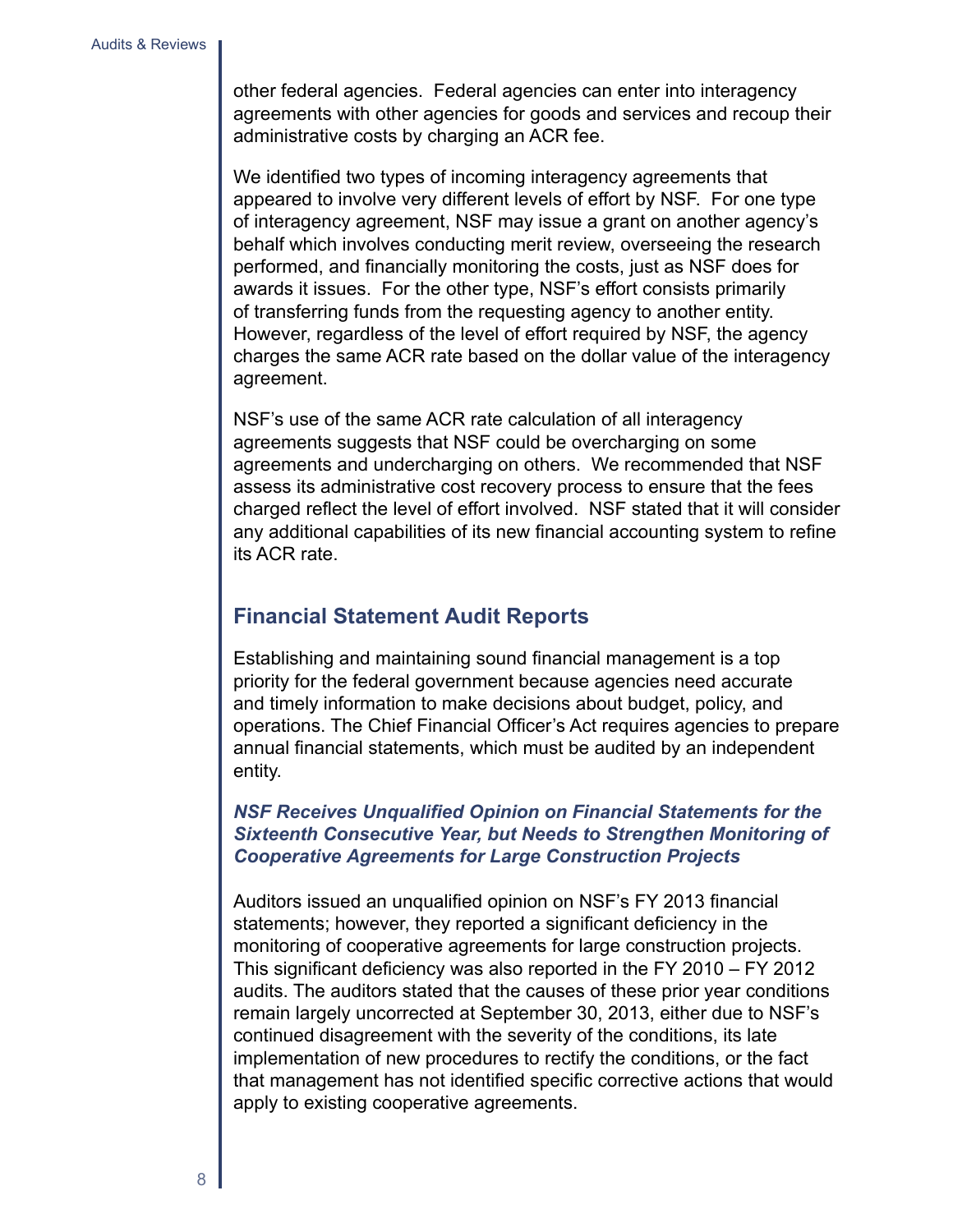While the auditors noted that in FY 2013 some progress was made by NSF in designing procedures to rectify certain of the weaknesses noted in prior years as they pertain to future awards of cooperative agreements, little progress has been made by NSF in addressing the issues concerning active cooperative agreements that received contingency funding prior to September 30, 2013. In addition to the conditions noted in the FY 2012 audit, the FY 2013 audit noted:

The audit of a large NSF cooperative agreement at a major university showed that the university's contingency costs were not accumulated and tracked in a manner consistent with how such costs were originally estimated and the university did not separately track and account for these funds in its formal accounting, memoranda, or subsidiary records.

NSF's accounting system shows the cooperative agreement award amount in total, without separate identification of the contingency funding portion of such award. Also, NSF does not track the expenditure of contingency funds to ensure that they are in line with the amount of contingency funds budgeted in the award; and

Awardees continued to be able to draw down contingency funds without prior approval by NSF.

NSF stated that it continues to work to strengthen its controls for awarding and managing construction type cooperative agreements. And, while it continues to disagree with the significant deficiency, NSF stated that it is committed to continuing the progress made in FY 2013 into the future. A copy of NSF's full response is published in its FY 2013 Agency Financial Report.

The auditors also issued a Management Letter in conjunction with the financial statement audit report. The purpose of this document is to communicate findings that are not included in the audit report but are important to ensuring a sound overall internal control structure and require management's attention.

The FY 2013 Management Letter identified seven internal control findings, some of which incorporated elements of prior years' findings related to NSF's operations and financial reporting controls. The Management Letter reported continued improvements were needed in NSF's policies for awarding and administering grants and cost reimbursement contracts.

The auditors made several recommendations, including that NSF fully implement its cost surveillance oversight procedures, continue improving its control over cost reimbursement contracts, and continue to evaluate the effectiveness of its internal control procedures over processing grant transactions.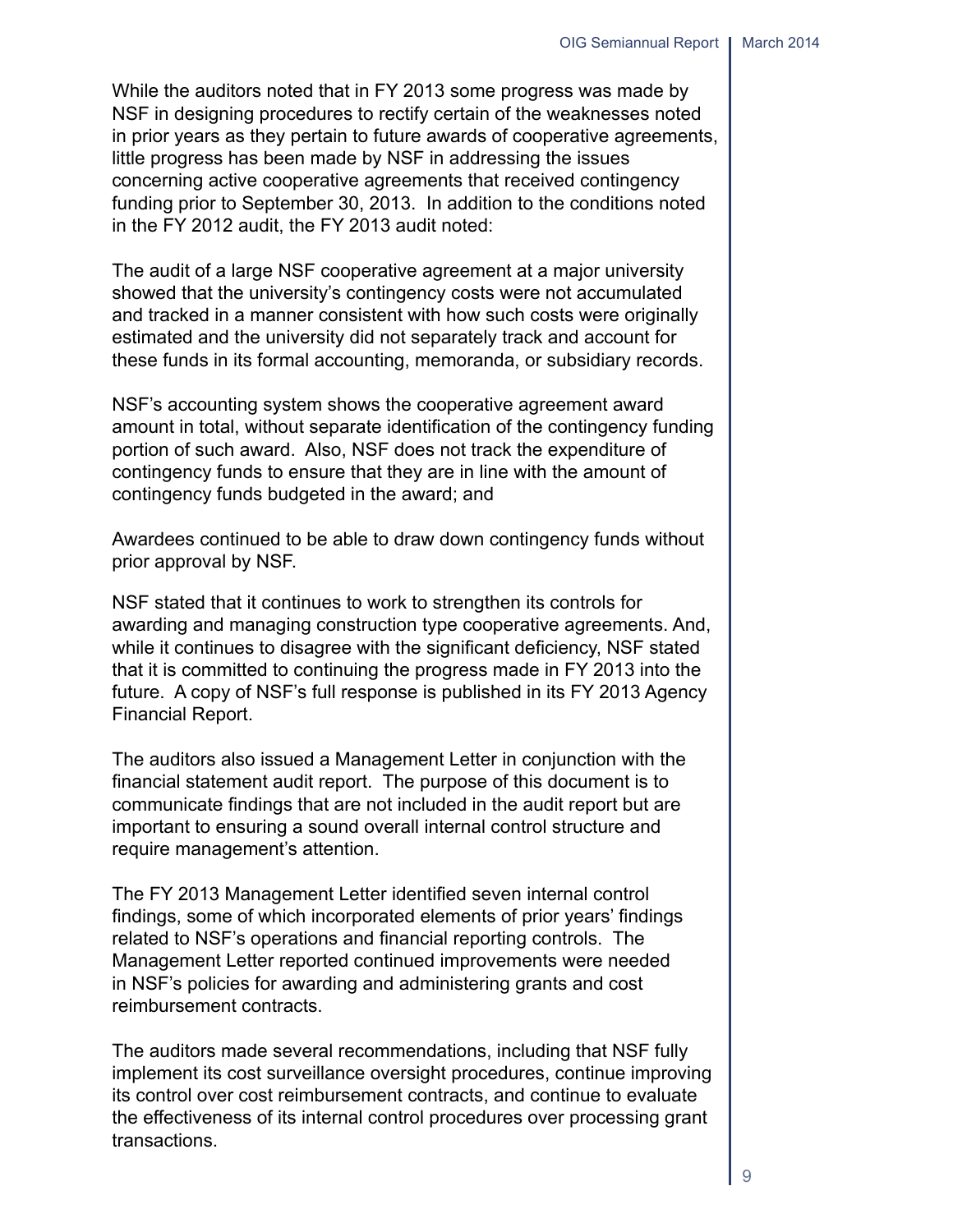NSF generally concurred with the recommendations in the Management Letter and is working to resolve the findings. The FY 2014 financial statement audit will evaluate NSF's actions in response to the recommendations.

#### *NSF Needs to Strengthen Information Technology Controls*

It is essential for NSF to ensure that its information systems are secure since these systems contain vital sensitive information that is central to the Foundation's mission. NSF has become increasingly dependent on computerized information systems to execute its scientific research and operations and to process, maintain, and report essential information. As a result, the reliability and security of these systems is a major priority.

NSF's 2013 *Federal Information Security Management Act (FISMA)*  report included eight new findings, six for the U.S. Antarctic Program (USAP) and two for NSF. The USAP findings included the need to improve account management, and assessment and authorization controls. NSF findings included the need to identify all assessed risks consistently in Security Assessment Reports. In addition, the report repeated or reissued 11 findings from prior years. The prior year findings, from as early as FY 2006, included the need for USAP to develop and implement a disaster recovery plan, and to enforce NSF's password and account management policies consistently. A reissued FY 10 finding relating to NSF pertained to the need to remove timely the IT accounts of separated employees and contractors. The status of all 19 findings in the FY 13 FISMA report will be assessed during the performance on the FY 14 FISMA evaluation, which is on-going.

Recommendations included development of a disaster recovery plan for Antarctic operations, ensuring that system accounts for terminated users are deactivated in a timely manner, and addressing weaknesses in IT security awareness and training. NSF stated that it will develop an action plan to address the recommendations.

# *NSF's High-Speed Network*

NSF operates and maintains a High-Speed Network (HSN) at its headquarters in Arlington, Virginia. The HSN provides access to a collaborative environment for researchers and educators focused on the development of innovative technology solutions.

We conducted an inspection to determine if NSF's assessed level of risk for the HSN was appropriate and to determine whether NSF had implemented adequate security controls for its high-speed network. We found that NSF has not determined the appropriate level of security controls for the HSN. We recommended that NSF evaluate its existing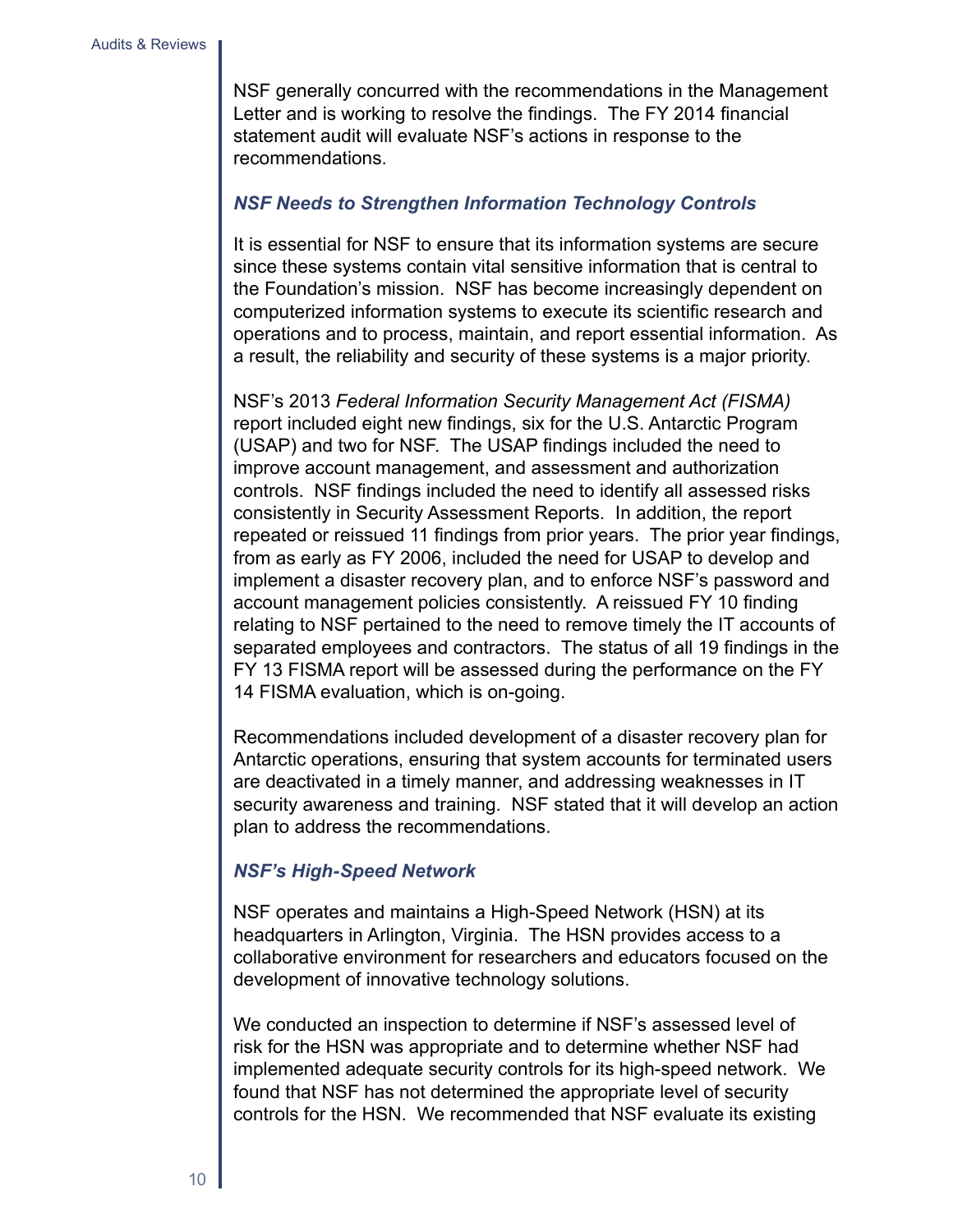controls to ensure that it is providing adequate network and information security for the HSN. NSF agreed with our recommendation and intends to develop a plan to address the issues we identified.

#### *NSF Complies with Sustainability Requirements*

In response to a request from the Bicameral Task Force on Climate Change, we examined NSF's compliance with sustainability requirements at its Arlington, Virginia headquarters buildings. We found that NSF generally appeared to be complying with the requirements in our sample. For example, NSF has submitted annual Strategic Sustainability Plans and has indicated that it has expanded the purchase of environmentally sound goods and services. As part of its effort to increase employees' awareness of the importance of environmental goals and sustainability, NSF is providing information in its weekly online news publication. Finally, NSF intends to comply with a number of other requirements when it moves to its new headquarters building.

# **A-133 Audits**

# *Single Audits Identify Repeat Findings at One-Half of Awardees with Findings*

OMB Circular A-133 provides audit requirements for state and local governments, colleges and universities, and non-profit organizations receiving Federal awards. Under this Circular, covered entities that expend \$500,000 or more a year in Federal awards must obtain an annual organization-wide audit that includes the entity's financial statements and compliance with Federal award requirements. Non-Federal auditors, such as public accounting firms and state auditors, conduct these single audits. The OIG reviews the resulting audit reports for findings and questioned costs related to NSF awards, and to ensure that the reports comply with the requirements of OMB Circular A-133.

The 21 audit reports reviewed and referred<sup>1</sup> to NSF's Cost Analysis and Audit Resolution (CAAR) Branch this period covered NSF expenditures of \$261 million as reported in the annual Single Audits during audit year 2012, and resulted in 15 findings at eight NSF awardees.

One awardee received a qualified opinion on its compliance with Federal grant requirements. Six of the 15 findings (40 percent), at four of the eight awardees with findings (50 percent), were repeated from previous audits, calling into question the awardees' ability to adequately manage their NSF awards. One awardee had a finding which had been repeated for six consecutive years.

<sup>1</sup> The number of audits reviewed is much lower than in previous periods due to technical difficulties at the Federal Audit Clearinghouse, which prevented us from obtaining reports pertaining to awardees' 2013 audit years.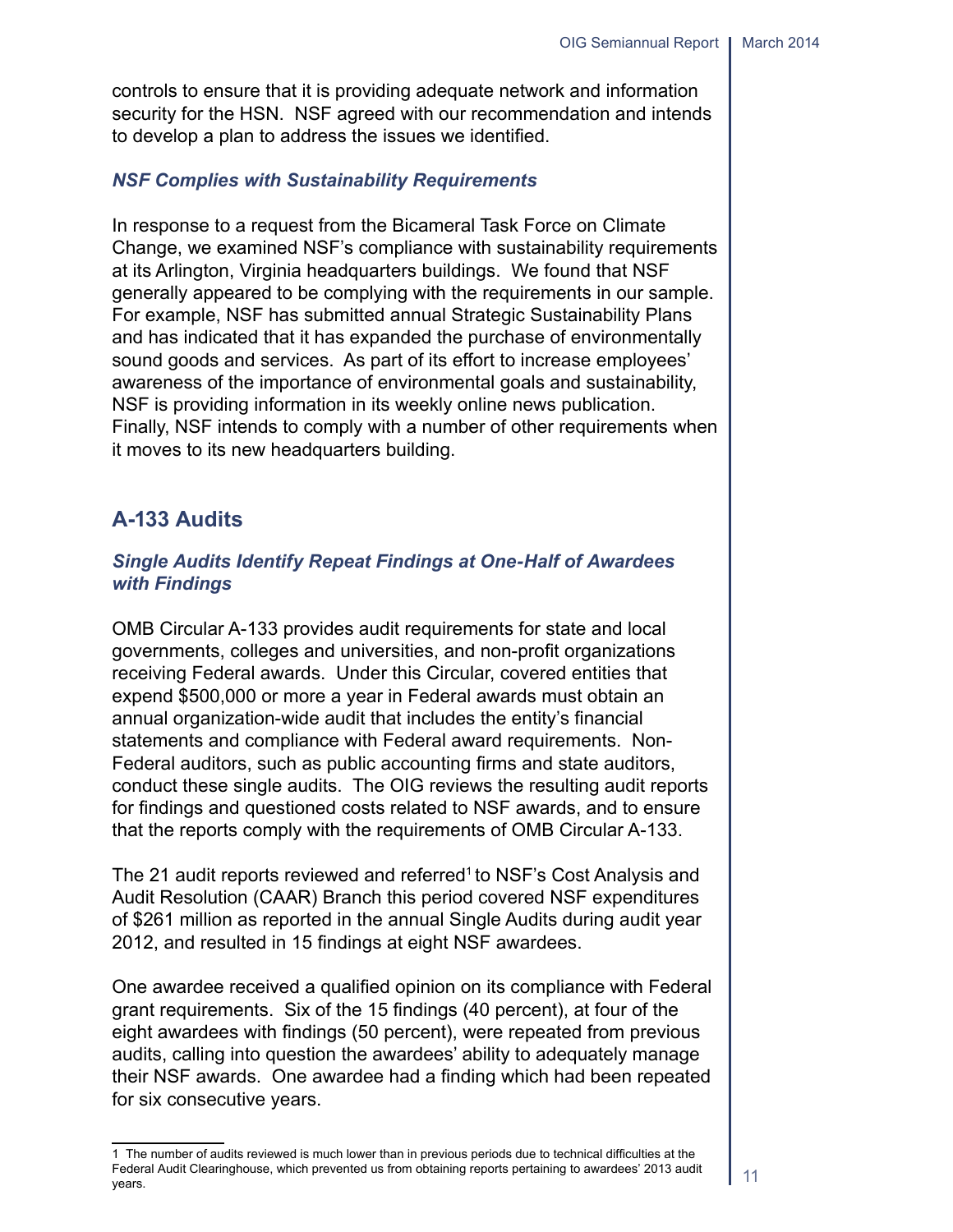Awardees' lack of internal controls and noncompliance with Federal requirements included: untimely and/or incorrect reporting of time and effort; failure to verify that vendors had not been suspended or debarred; inadequate monitoring of subrecipients; and late submission of financial and/or progress reports.

# *Desk Reviews Continue to Find Audit Quality and Timeliness Issues in Nearly Half of Single Audits*

The audit findings in A-133 reports are useful to NSF in planning site visits and other post-award monitoring efforts. Because of the importance of A-133 reports to this oversight process, the OIG conducts desk reviews on all reports for which NSF is the cognizant or oversight agency for audit, and provides guidance to awardees and auditors for the improvement of audit quality in future reports. In addition, OIG returns to the awardees reports that are deemed inadequate so that the awardees can work with the audit firms to take corrective action.

During the period, we conducted desk reviews of 11 audit reports<sup>2</sup> for which NSF was identified as the cognizant or oversight agency for audit, and found that six fully met Federal reporting requirements. Five reports contained audit quality and timeliness issues. One report inadequately presented the elements of the audit findings as well as the elements of the auditee management's plan to correct the deficiencies reported. In addition, two reports did not use reporting language required by AICPA3 standards. For one of these reports, the auditor also did not accurately prepare the Summary of Audit Results and the Data Collection Form (Form SF-SAC). Finally, two reports were filed after the deadline established in OMB Circular A-133.

For those errors which potentially impacted the reliability of the audit reports, we contacted the auditors and awardees, as appropriate, for explanations of each of the potential errors. After completion of all 11 reviews, we issued a letter to each auditor and awardee informing them of the results of our review and the specific issues on which to work during future audits to improve the quality and reliability of the report.

# *OIG Follow-up Actions on Quality Control Review*

Our follow-up review of the audit of Berkeley Geochronology Center4 found that the auditors' additional work performed in response to our quality control review, generally met applicable Federal requirements.

<sup>2</sup> The audits were conducted by 11 different independent accounting firms.

<sup>3</sup> American Institute of Certified Public Accountants

<sup>4</sup> September 2013 Semiannual Report, p. 11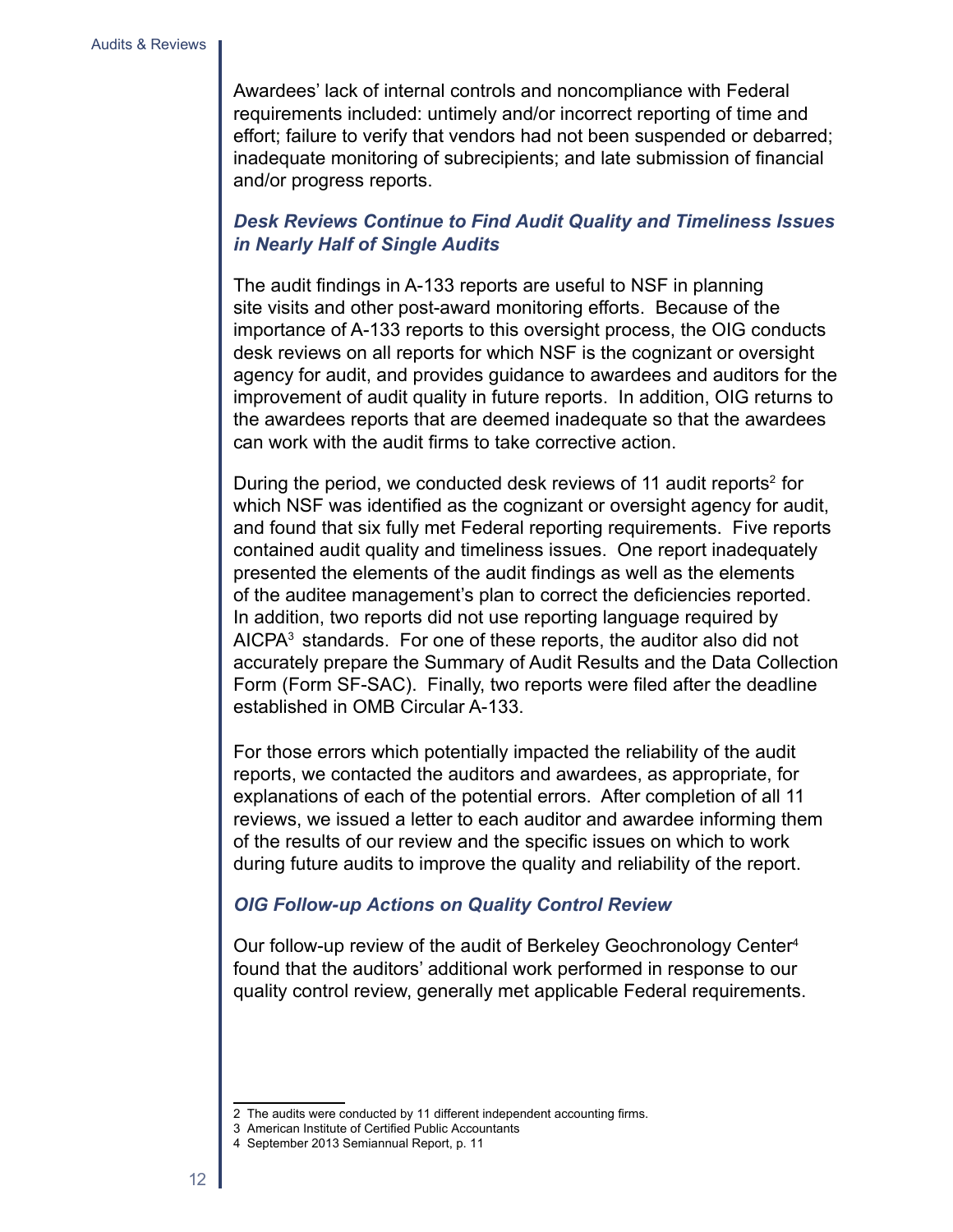# **Audit Resolution**

# *NSF Takes Steps to Improve Workforce Management and the Work Environment for Employees*

In response to our recommendation, NSF has made progress in several areas including developing a systematic approach to address human capital management issues. NSF stated that as of September 2013, it had implemented 85 of 102 recommendations for workplace management change.

# *NSF Sustains \$11 Million of Questioned Costs on Raytheon Contract for U.S. Antarctic Program*

In response to our recommendations, NSF sustained \$11 million of questioned costs including direct charges, fringe benefits, overhead, and general and administrative costs claimed from FY 2000-FY 2004 by Raytheon, the logistical support contractor for NSF's Antarctic Program.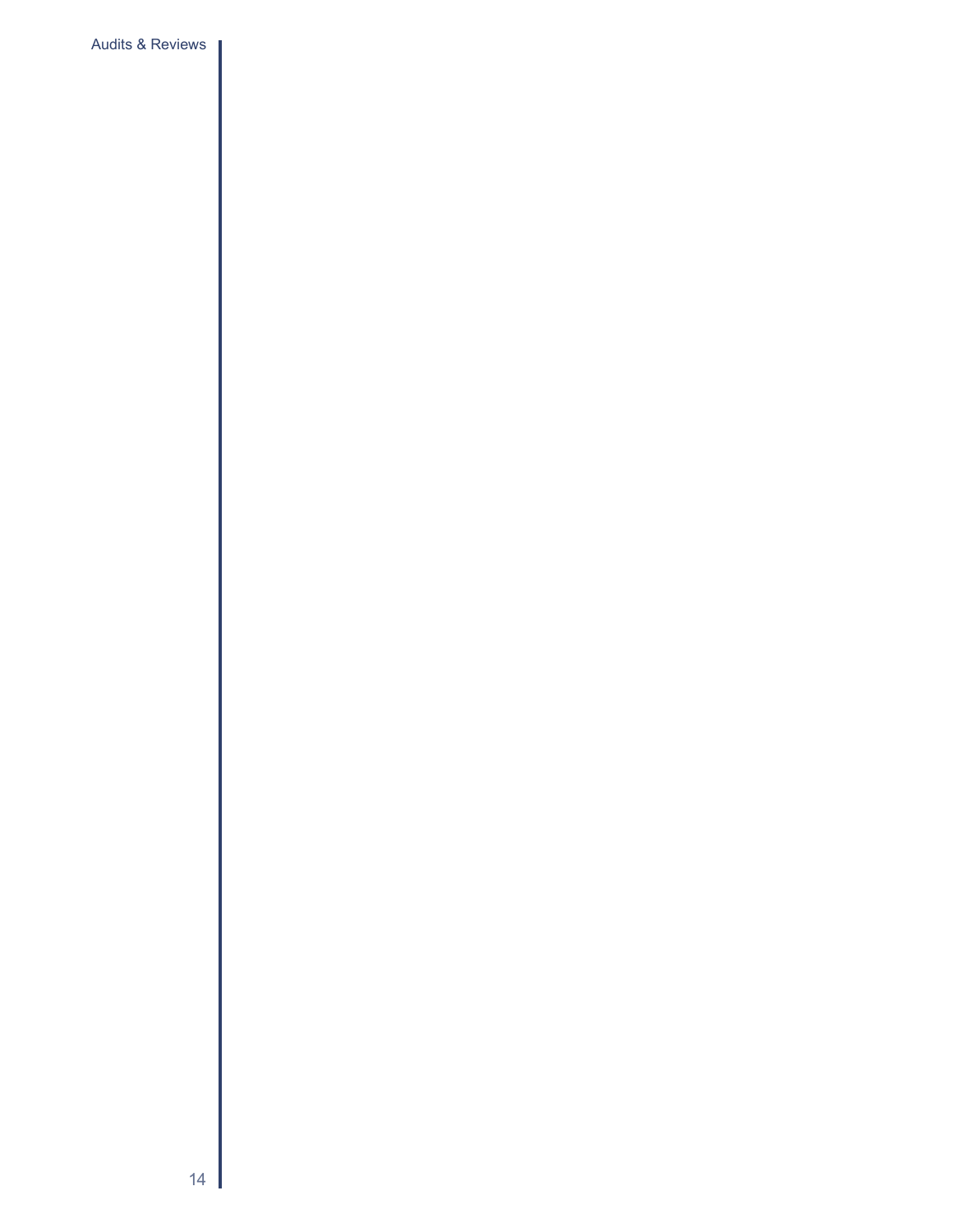# **CIVIL AND CRIMINAL INVESTIGATIONS**

# *Federal Jury Finds PI Guilty on Seven Counts in Scheme to Defraud Small Business Program*

mail fraud, falsification of records, and theft.<sup>5</sup> A two week trial We previously reported that a PI was indicted for wire fraud, was initiated during this semiannual period, and the PI was convicted on all seven felony counts.

The PI, a full-time professor at a Maryland university, created a company and applied to NSF's Small Business Technology Transfer (STTR) program. The PI falsely certified on his STTR proposals and reports that he was primarily employed by the small business during the award, while he continued as a full time university professor, and included misrepresentations in his proposals and budgets about the number of company employees. He also misrepresented the existence of a \$100,000 investment from a third party in order to qualify for matching supplemental funds from NSF's STTR Phase IB program.

This case arose from our proactive review of STTR and SBIR companies. In response to our request for financial documents, the PI created fraudulent company time sheets, which he backdated and falsely represented as contemporaneous timekeeping records. In addition, he created an expenditure ledger which was fraudulent in which he recorded fictitious expenses to conceal that he spent the STTR funds on his home mortgage and personal credit cards. The PI had also paid his wife over \$10,000 for work she did not do.

During the investigation, we found that the PI had also engaged in a fraudulent scheme involving funds under two subcontracts funded by the Department of Defense. He submitted requests for stipend payments for his students under the subcontracts, and when the students received their payments, the PI instructed them to pay him a portion of their stipends. The PI received approximately \$36,000 through this scheme.

His sentencing is scheduled for July 2014.

<sup>5</sup> September 2013 Semiannual Report, p.16.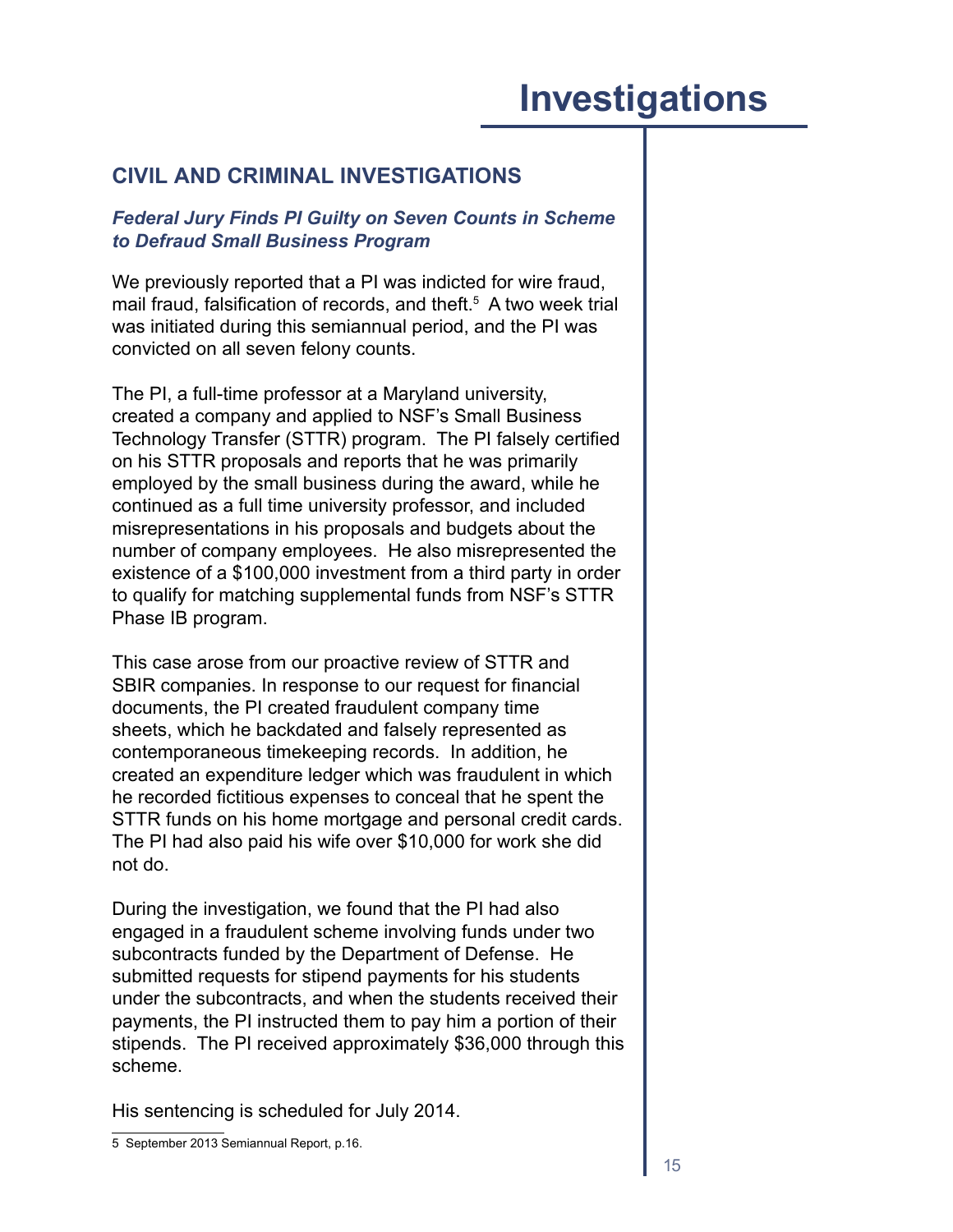# *NSF Employee Sentenced to Ten Months in Prison for Purchase Card Theft*

Based on information from the Office of Audit about an NSF employee's suspicious purchases using his government purchase card, we reviewed the purchases, interviewed the employee's supervisor, and obtained and executed search warrants at the employee's residence and NSF office space. The employee admitted that he had used the purchase card to make personal purchases, including cell phones, cell phone voice and data service, iTunes purchases, and various electronic devices and computing equipment, for himself and his family and friends.

Our investigation determined that over the course of several years he purchased \$94,493 in items and services for personal use. The employee resigned from NSF, and pled guilty in federal district court to one count of theft of government property. He was sentenced to ten months in prison followed by three years of supervised release, and ordered to pay restitution of \$77,803. NSF recovered \$10,263 of the restitution immediately through offset from a separation payment for his accumulated annual leave, and he will pay the rest over time.

# *University Professor / Company Owner Convicted of False Statements, Returns Funds to NSF*

A university professor in Iowa owned an outside company that received four SBIR Phase I awards from NSF. In the course of our investigation, the professor admitted that he used SBIR award funds to pay for a personal rental property, his daughter's education expenses, and his own living expenses. Our investigation also determined that the professor mischarged funds under NSF and other agencies' awards for which he was PI at his university.

The professor pled guilty to two counts of false statements and repaid \$134,084. Sentencing is scheduled for April 2014.

# *NSF Program Officer Resigns Following Investigation into Conflicts of Interests and Bribery*

We investigated a complaint alleging that an NSF program officer violated conflict of interests rules and was making award decisions based on personal and professional relationships, rather than on the merits of the proposals. Our investigation revealed that the program officer, who was the principal and founder of an outside business, created conflicts of interests by misusing his NSF position to benefit himself, his family, and his friends financially. Further, he did not seek the required supervisory approval for his outside activities and did not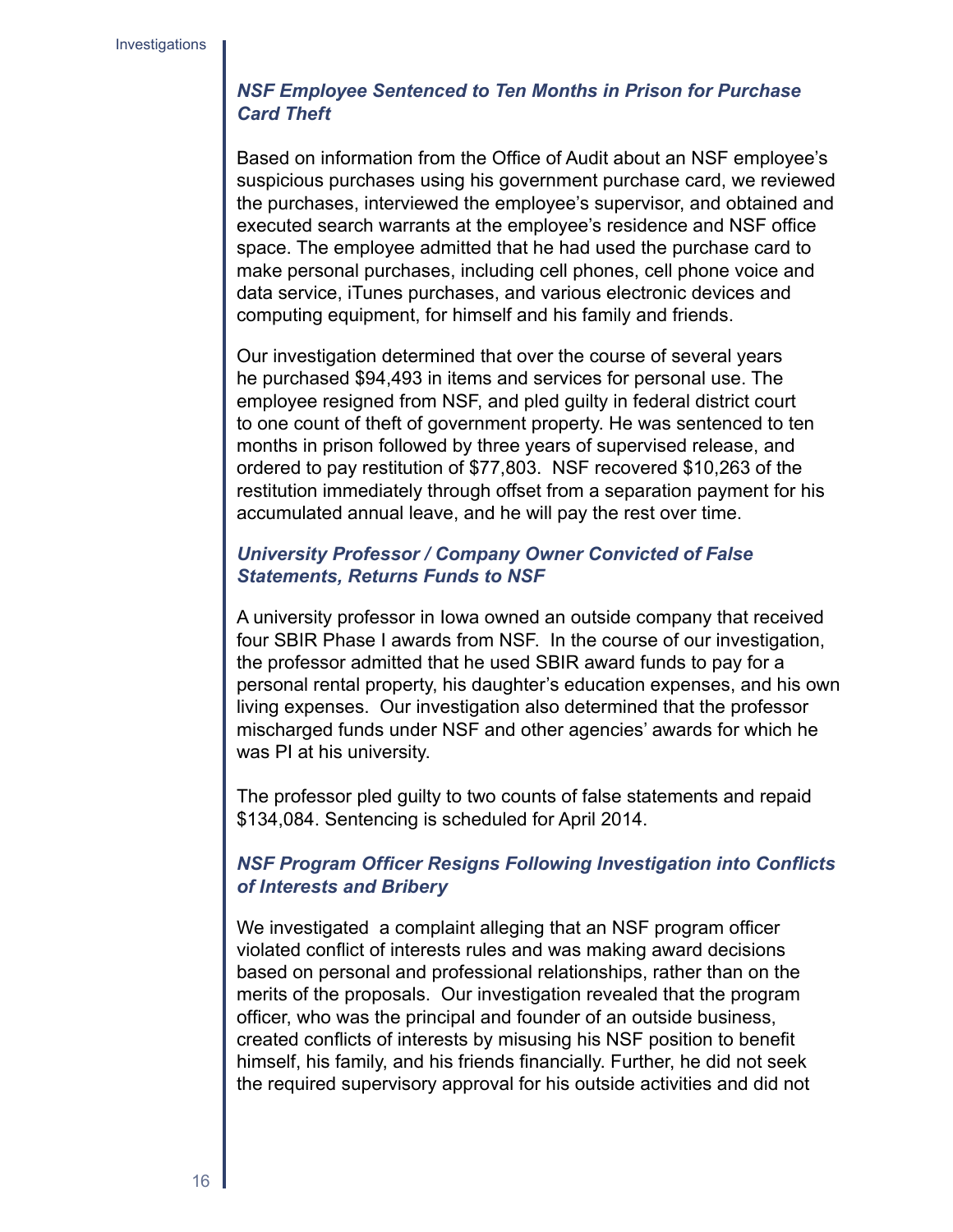disclose them on his annual financial disclosure forms, which prevented NSF from identifying and taking action to address his misconduct. The misconduct included:

- approving an NSF award supplement to employ his stepson;
- facilitating the employment of his girlfriend by one of his awardees;
- soliciting work from NSF awardees to benefit his private company;
- receiving a "finder's fee" as a result of setting up a business venture for an NSF awardee;
- entering into an outside contract between his private company and a Texas university, facilitated by the president of one of his awardee companies;
- making introductions to and/or intervening with his NSF colleagues for the purpose of aiding his private business and its clients, and in one instance getting paid for it; and
- receiving a personal benefit for reviewing patents for an individual whose company had an active NSF award on which he served as program officer.

When NSF learned about this last item, it deprived him of all of his responsibilities for representing NSF and handling proposals and awards, having him perform other duties.

We referred this matter for criminal prosecution, which was declined. We then referred our findings to NSF management, after which the program officer resigned—after nearly nine months without performing program officer responsibilities. We recommended that NSF debar him governmentwide, and NSF's decision is pending.

# *NSF Employee Indicted for Embezzlement*

Our investigation determined that an NSF employee misused government funds. The employee was in charge of a program that provides tuition assistance for NSF employees to take classes toward an undergraduate degree, and she used her position of authority to pay for graduate level classes for herself, which is prohibited under the program.

The case was accepted for prosecution by the Virginia Commonwealth's Attorney for Arlington County, which resulted in the employee being indicted for three counts of embezzlement. When she failed to appear at her initial court hearing, a bench warrant was issued. She turned herself in after a month, was arrested, and spent five days in jail.

# *NSF Employee Admits to Using Government Purchase Card to Buy Electronics for Personal Use*

Our investigation determined that an NSF employee, who maintained an inventory of government-owned electronic equipment for her office, used her government purchase card to buy government mp3 players,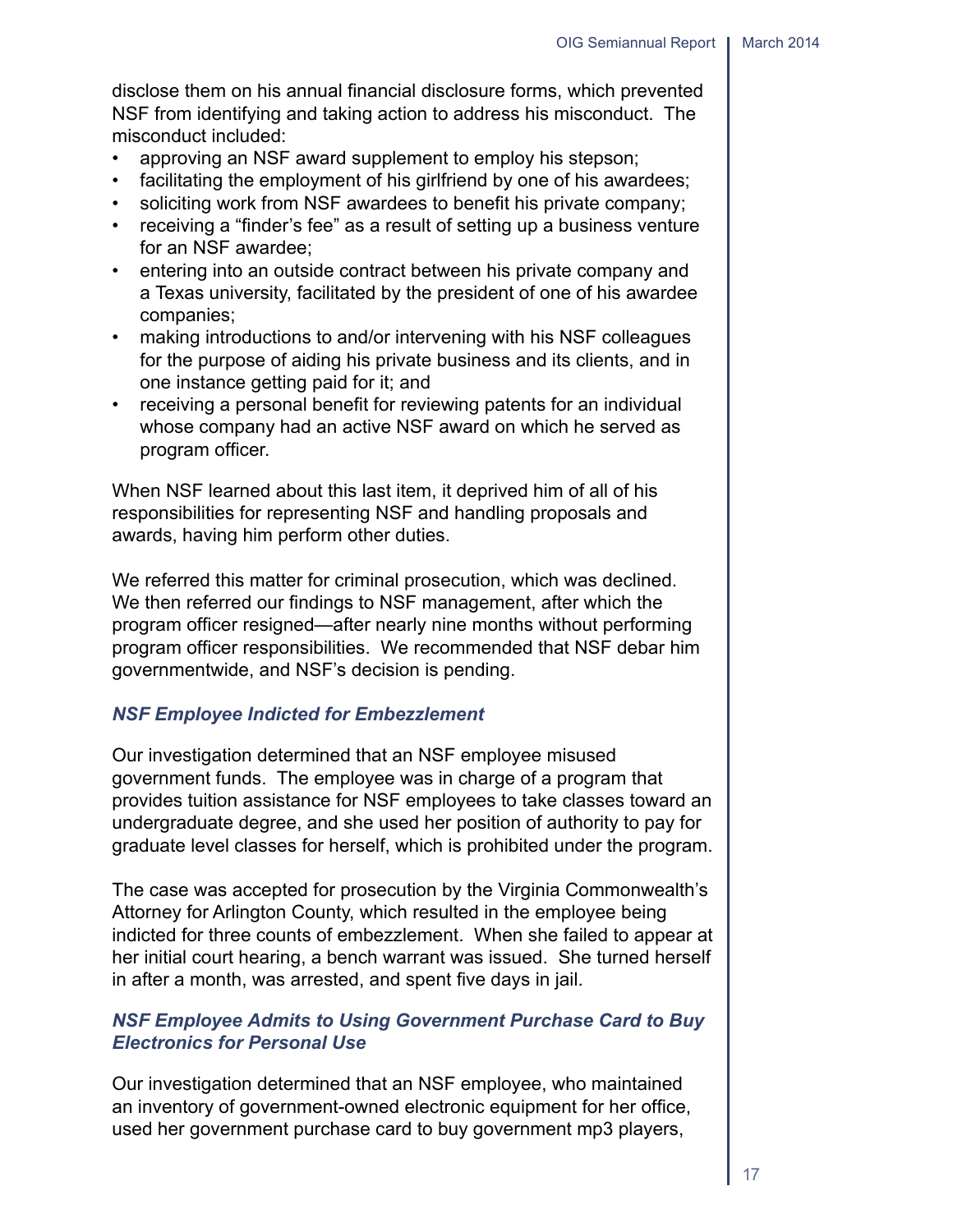headphones, and other items for her personal use. She was also unable to account for multiple pieces of other equipment including smartphones, tablets, and computers. The case has been referred for prosecution by the Virginia Commonwealth's Attorney for Arlington County.

# *University Repays \$338,910 for Duplicate and Improper Charges*

Our investigation of allegations of mischarging and mismanagement related to two awards to an Alabama university determined that most of the financial issues were attributable to a change of accounting systems. However, we also determined that two legitimate \$164,455 expenditures to one of the awards had been erroneously double-charged, and that student stipends were improperly paid to two students; as a result the university returned \$338,910 to NSF.

# *Company Returns Funds to NSF for Underspent SBIR Phase I Awards*

Our multi-agency investigation of the accuracy of proposals, reports, and timekeeping records associated with multiple SBIR awards to a company determined that the company received the full award amounts but underspent two SBIR Phase I awards by significant amounts. The company failed to notify NSF of the unused funds or return excess funds to NSF associated with the SBIR Phase I awards. We recommended that NSF take action to recover those funds, and the company returned \$152,811 to NSF.

# *Federal Employee Misrepresented His Employment Status in NSF Proposals*

An individual received NSF funds for two proposals in which he had not disclosed that he was an employee of the U.S. Forest Service. Such information is important because NSF provides grants to federal employees only under certain circumstances and when this individual failed to disclose his federal employment, he circumvented procedures designed to ensure that awards to federal employees meet NSF's criteria. Our investigation and review by the Forest Service resulted in his termination from federal employment for several reasons, including his work on the NSF projects during his federal duty hours. Based on our recommendation, NSF terminated his ongoing NSF award, which resulted in \$57,880 put to better use.

# *Violations Result in NSF Withholding Nearly \$50,000 from SBIR Award*

As a part of an ongoing investigation, we recommended that NSF withhold the final payment associated with an expired Phase I SBIR award after our investigation determined that: (1) the company issued a \$30,000 subcontract without NSF approval; (2) the company overstated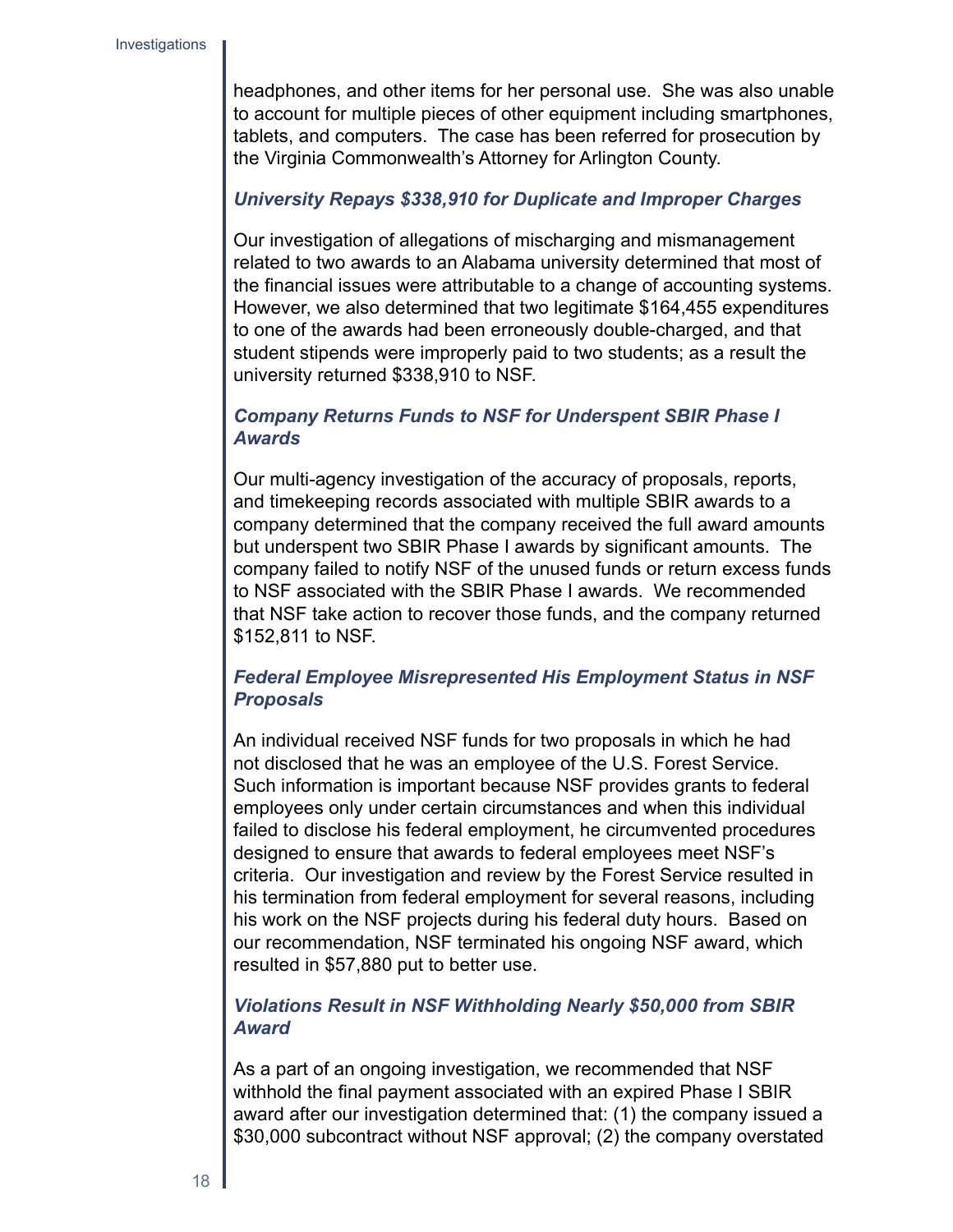the amount of hours reported in its final report; and (3) the PI spent significantly less time on the project than required by the award terms. NSF financially closed the award and withheld the final payment, resulting in \$49,991 put to better use.

# *University Returns \$26,905 to NSF for Summer Salary Overpayments*

We previously reported that a Georgia university entered into a five-year compliance agreement as part of a civil settlement.<sup>6</sup> During our review of the university's annual compliance report, we identified an issue with summer salary charged to an NSF award and recommended the university conduct a review of all NSF-funded summer salary payments. As a result, the university identified \$26,905 in overpayments and returned those funds to NSF.

# *Former Professor Debarred for Theft of Grant Funds*

We previously reported that a former professor of an Indiana university used NSF grant funds to purchase items for personal use, and as a result he was: suspended government-wide by NSF; indicted and pled guilty to criminal conversion; sentenced to probation and home confinement; and ordered to pay restitution to NSF.<sup>7</sup> We recommended that NSF debar the former professor and his company for ten years. Since the company and the former professor had already been suspended for three years, NSF debarred them for seven years. NSF also prohibited the former professor from serving as an NSF reviewer, advisor, or consultant to NSF during the debarment period.

# *NSF Debars PI for Making Fraudulent Purchases with NSF Award Funds*

As previously reported, a former PI at a New Jersey university pled guilty after making fraudulent purchases with NSF grant funds.<sup>8</sup> Subsequently, the court granted the motion by the Department of Justice (DOJ) for default judgment against the PI for violations of the civil False Claims Act.<sup>9</sup> NSF followed our recommendation and debarred the PI for three years.

# *NSF Debars Oklahoma Man for Three Years*

Previously we reported the case of an Oklahoma businessman who spent more than half of his company's SBIR award funds on non-award related expenditures.<sup>10</sup> Based on our recommendation, NSF debarred the businessman for three years.

<sup>6</sup> March 2010 Semiannual Report, p.25.

<sup>7</sup> March 2011 Semiannual Report, p.22; September 2011 Semiannual Report, p.9; March 2013 Semiannual Report, p.24; and September 2013 Semiannual Report, p.19.

<sup>8</sup> September 2011 Semiannual Report, p.9.

<sup>9</sup> March 2013 Semiannual Report, p.21.

<sup>10</sup> September 2013 Semiannual Report, pp.15-16.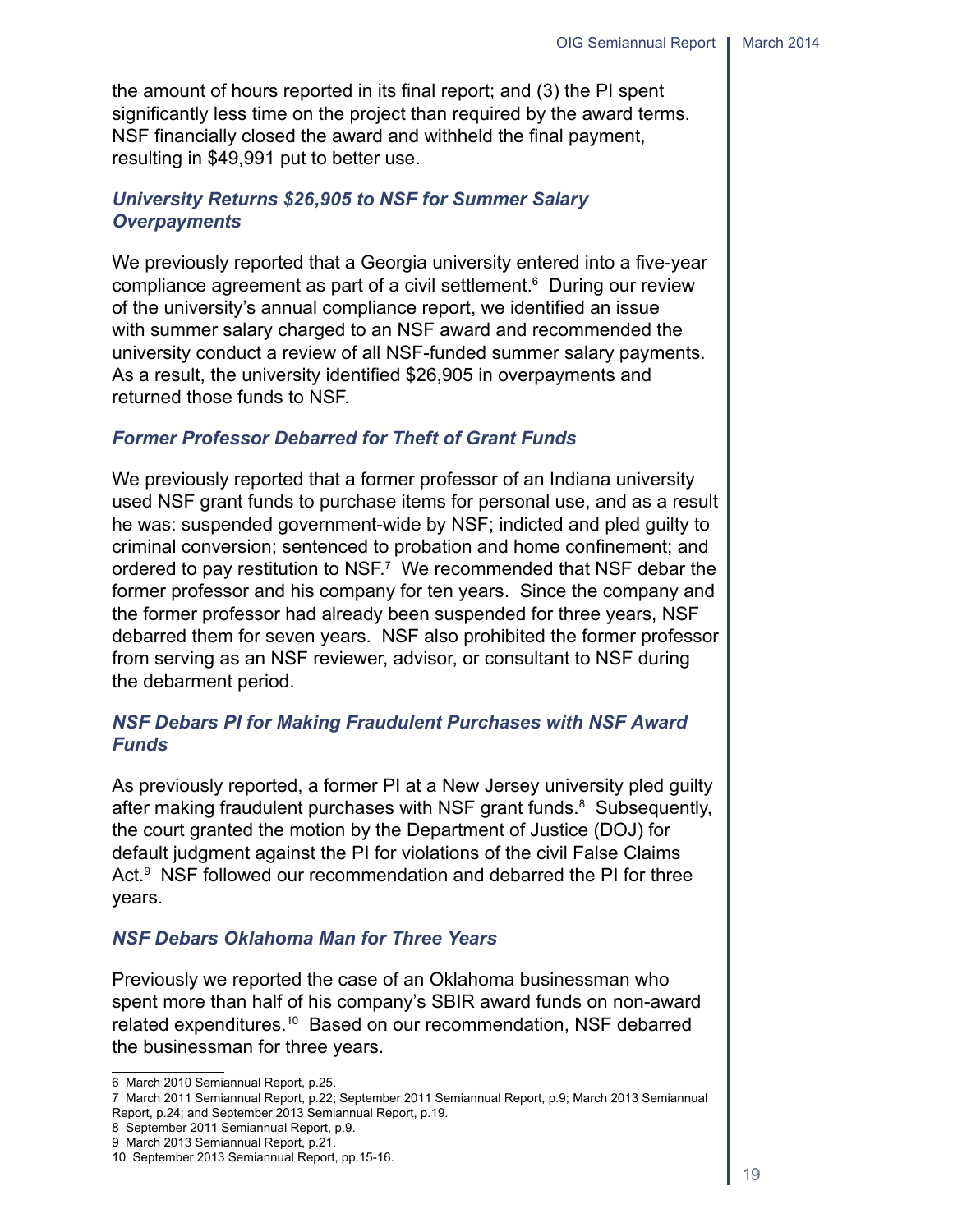# *University Repays Excess Summer Salary to NSF*

We determined that a Vermont university overcharged for PI summer salary under an NSF award in violation of the award conditions. The university returned \$14,930 to NSF.

# *Small Business Repays Excess Student Salary*

A Minnesota small business failed to correctly account for student hours worked under a supplement to an NSF SBIR Phase II award. Our investigation found that one student was ineligible under the terms of the supplement and the business had charged the time for two students to unrelated projects. The small business returned \$10,633 to NSF.

# *Small Business Fails to Track Time under SBIR Phase II Award*

Our investigation determined that a Massachusetts small business failed to maintain timekeeping records for the last six months of an SBIR Phase II award. Pending the outcome of our ongoing investigation, NSF followed our recommendation to suspend the final payment of \$75,000 under the award.

# *NSF Suspends Six Awards and Suspends PI and Company Government-wide*

Based on our recommendation, NSF suspended four awards to a research institution and two awards to a company, and suspended the PI and the company government-wide. The issues involve possible fraud in obtaining and reporting on NSF and other federal awards, as well as mischarging of federal funds. The matter has been accepted by DOJ for possible criminal prosecution.

# *NSF Suspends PI and Company Government-wide*

We previously reported<sup>11</sup> that a PI had been indicted for false claims, false statements, and theft as a result of significantly inflating the amount of effort he and other company employees expended on an NSF SBIR project. Based on our recommendation, NSF suspended the PI and his new company government-wide.

<sup>11</sup> September 2013 Semiannual Report, p.15.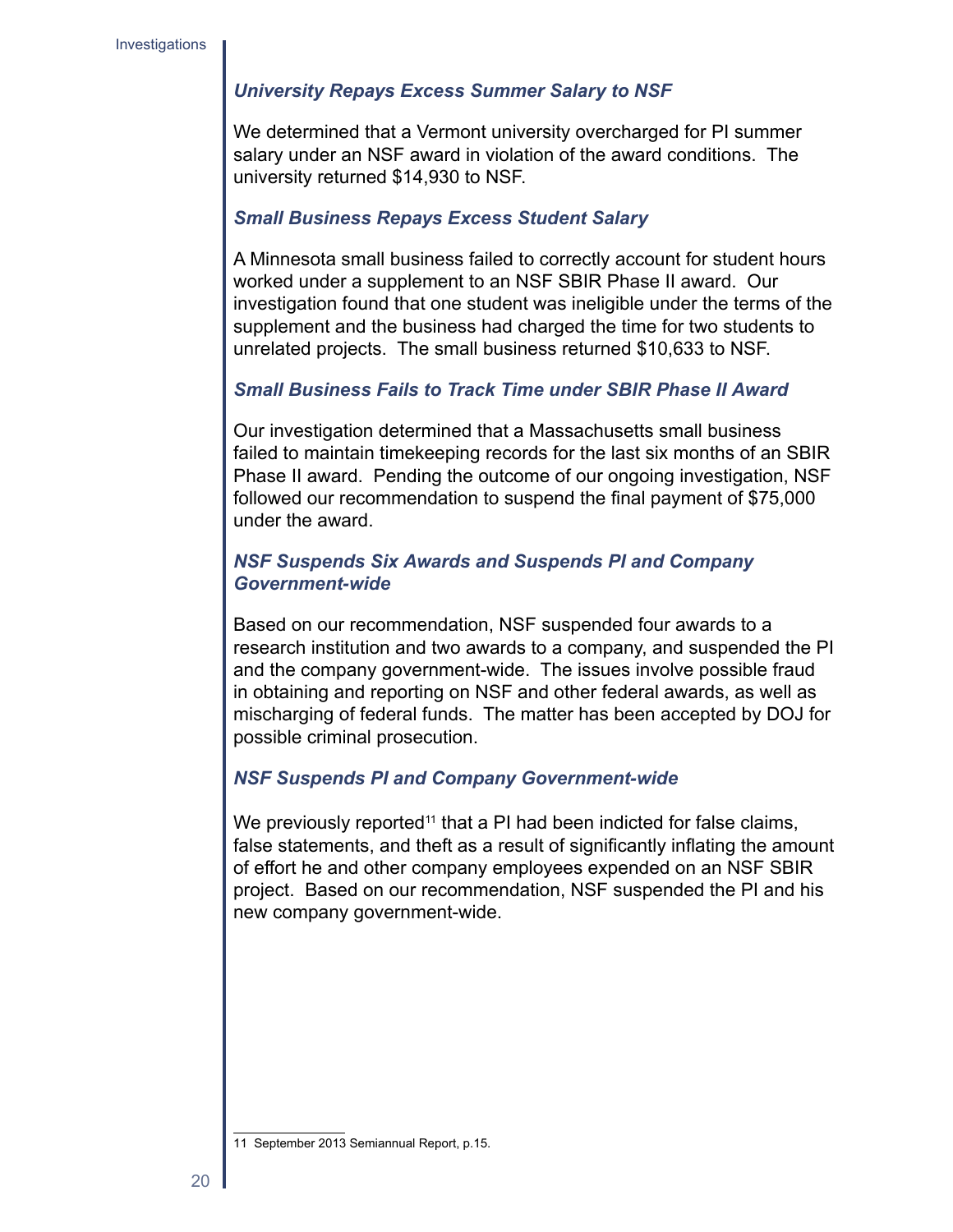# **RESEARCH MISCONDUCT INVESTIGATIONS**

Research misconduct damages the scientific enterprise, is a potential misuse of public funds, and undermines the trust of citizens in government-funded research. It is imperative to the integrity of research funded with taxpayer dollars that NSF-funded researchers carry out their projects with the highest ethical standards. For these reasons, pursuing allegations of research misconduct (plagiarism, data fabrication and data falsification) by NSF-funded researchers continues to be a focus of our investigative work. In recent years, we have seen a significant rise in the number of substantive allegations of research misconduct associated with NSF proposals and awards.

NSF takes research misconduct seriously, as do NSF's awardee institutions. During this reporting period, institutions took actions against individuals found to have committed research misconduct, ranging from letters of reprimand to termination of employment. During this reporting period, NSF's actions in research misconduct cases ranged from letters of reprimand to a proposed five-year of debarment. In every case, we recommended that NSF make a finding of research misconduct, issue a letter of reprimand, and require the subject to complete a Responsible Conduct of Research training program. We also recommended additional significant actions as summarized below.

# *Postdoc and Mentor Perpetuate Data Falsification and Fabrication In a Series of Published Articles*

A former postdoctoral researcher and his mentor at a Colorado university perpetuated the apparent validity of research data after the postdoc had intentionally falsified and fabricated the original study. After coauthors on the original study were unable to replicate the postdoc's research results, the mentor's college—without informing university-level administration conducted an informal inquiry and recommended that the issue be worked out in the literature rather than through a formal investigation. Although the mentor's lab members had been able to repeat the results when the postdoc was there, after he left they could not do so.

As a result of the inadequacy of the college's informal inquiry, we conducted our own on-site inquiry. We recommended that the university conduct an investigation, which it agreed to do. The university investigation focused on the postdoc's reported isolation of four compounds and the mentor's continued use of the resulting data over several years, despite mounting evidence of research misconduct presented by lab members and other faculty members.

The mentor's failure to require lab notebooks or to maintain instrumental data in his own lab complicated the investigation; however, his coauthors, students, and other university collaborators maintained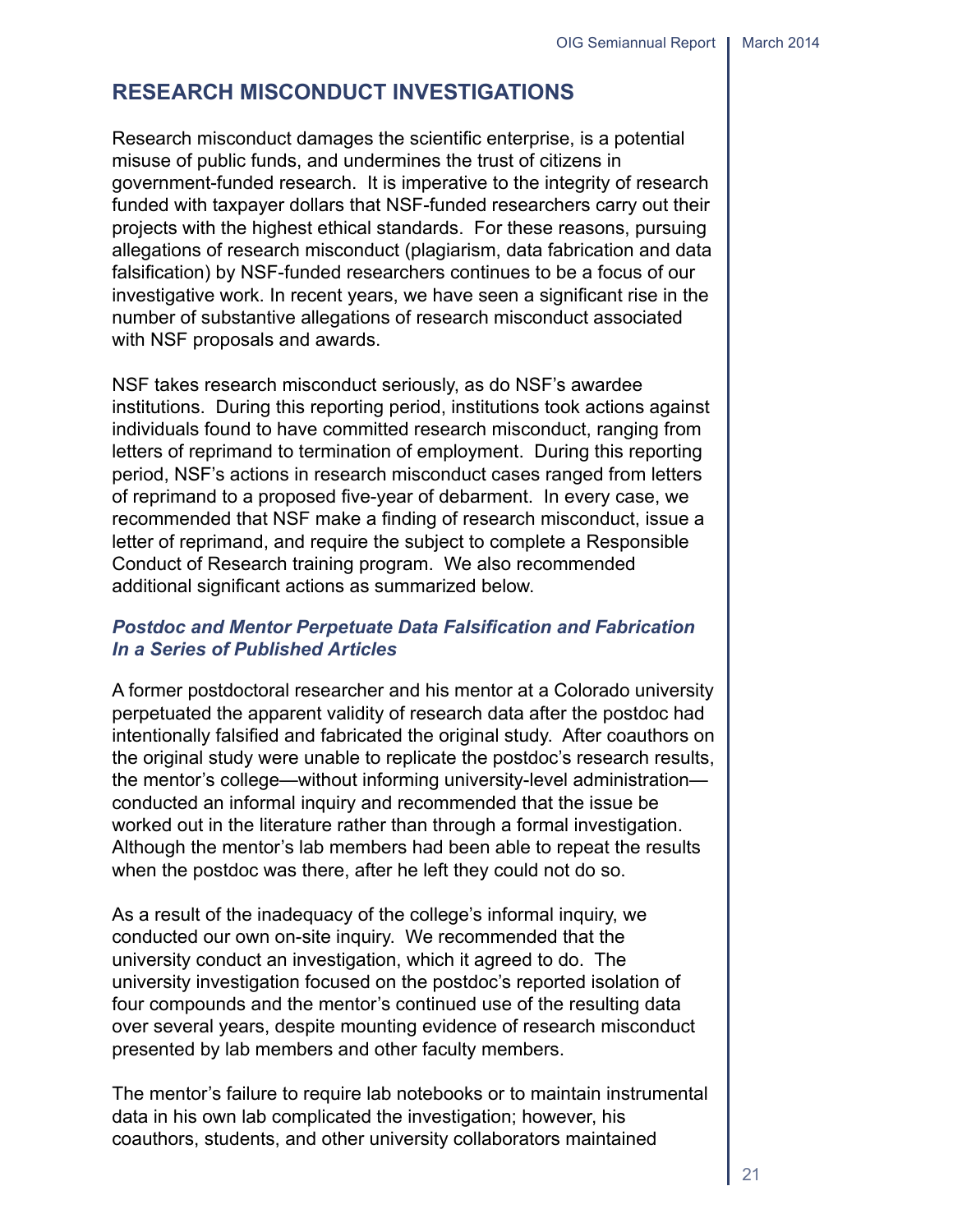sufficient records to enable the investigation to proceed. The university ultimately concluded that the postdoc had intentionally fabricated data with respect to the four compounds he claimed to have isolated as natural products. Because the postdoc was no longer an employee, the university could take no direct actions against him.

The university also concluded that the mentor was "reckless in his use of highly suspect data" in the face of the "loud chorus of voices challenging the original" work. The investigation committee recommended the retraction of eight publications and required that the mentor receive instruction "in proper scientific laboratory protocols to document techniques and procedures."

We agreed with the university's findings and recommended that NSF: debar the postdoc for five years and the mentor for three years; terminate the former postdoc's active NSF awards; and require retraction of the papers identified by the university and completion of training.

Additionally, until five years after the end of their respective debarment periods, we recommended NSF require certifications and assurances; require submission of detailed data management and mentoring plans with annual certifications of adherence to those plans for new NSF awards; and bar both from serving NSF as a peer reviewer, advisor, or consultant.

# *Certifications and Assurances*

In many of our research misconduct cases, we recommend that NSF require the subjects to submit certifications and/or assurances with every proposal and report they submit to the agency. Certifications are letters from the subject stating that they certify that the document they submit does not violate NSF's research misconduct regulation. Assurances are letters from a responsible official of the subject's employer assuring NSF that they have reviewed the document and that its contents do not violate NSF's research misconduct regulation.

# *Graduate Student Admits Fabricating Data*

A graduate student who conducted NSF-funded research at a Michigan university fabricated the existence of biological sample collections and the performance of experiments, and also fabricated and falsified data. The student admitted to the research misconduct and the university dismissed her from the graduate program.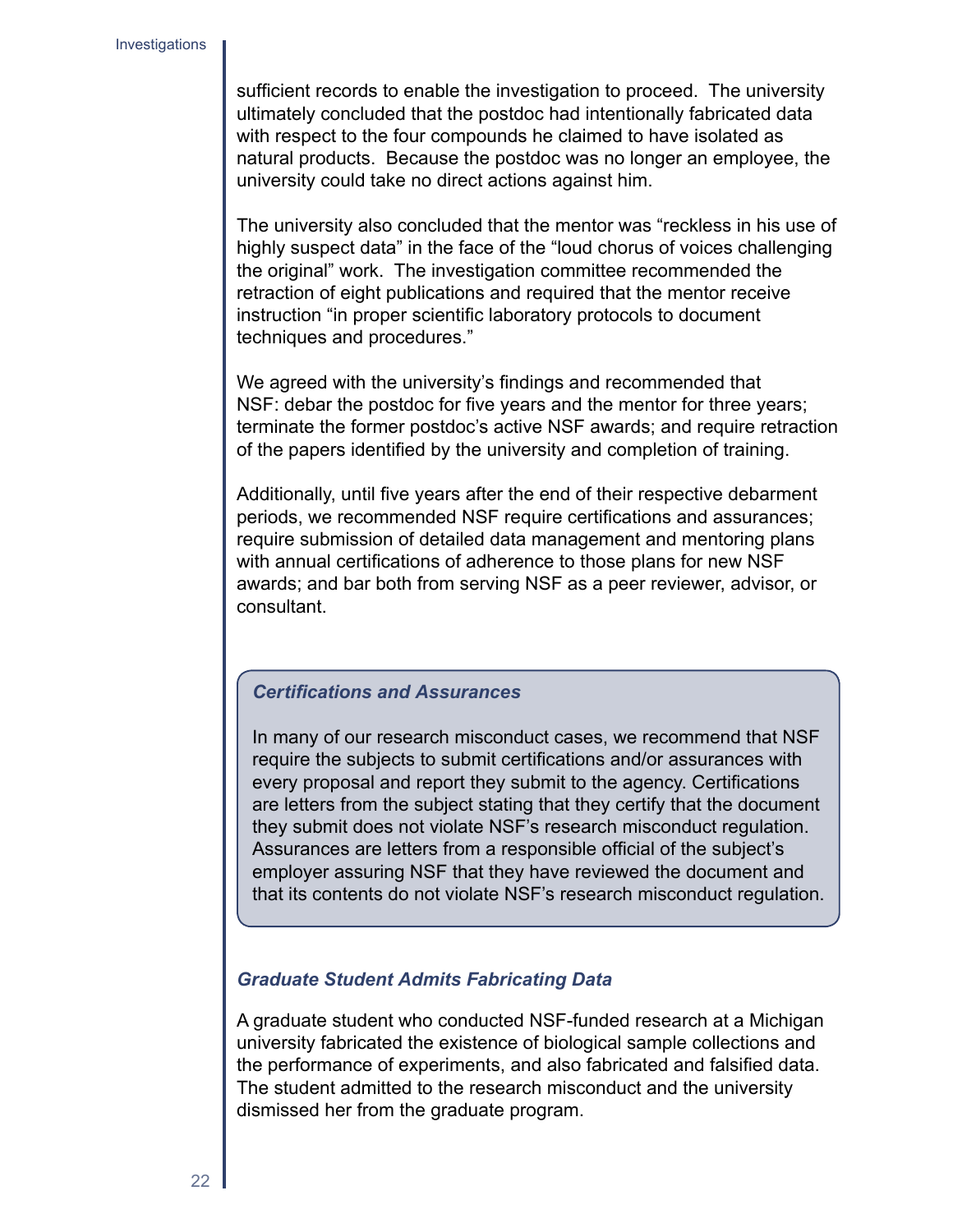When we interviewed the student, she accepted responsibility for the research misconduct. We concluded that she intentionally fabricated and falsified data and the research record, and recommended that NSF debar her for three years. After the debarment period, we recommended that for three years NSF: require certifications and assurances; require submission of a detailed data management plan with annual certifications of adherence for any resulting awards; and bar her from participating as a peer reviewer, advisor, or consultant for NSF.

# *Finding of Research Misconduct and Debarment Recommended for Professor*

Our investigation identified copied text in three NSF proposals submitted by a professor from a Tennessee university. A university investigation found that the professor committed plagiarism, but that his actions were careless and did not constitute a significant departure from the standards of his research community. Our investigation concluded that the professor acted recklessly and that his actions did constitute a significant departure from the standards of his research community, and therefore that he did commit research misconduct.

Our investigation also determined that between 2004 and 2011 the professor served as an NSF review panelist six times. On each occasion, NSF provided him a flat rate to cover expenses for lodging and meals; nonetheless, he also requested and received duplicate lodging and meal reimbursements from his university. Based on his plagiarism and deceptive conduct, we recommended that the professor be debarred for two years and that NSF require him to complete an ethics course within one year.

# *Florida Professor Plagiarizes in Eight NSF Proposals*

A Florida university determined that a professor intentionally committed extensive plagiarism in several proposals, including two proposals he submitted to NSF as PI. Despite the professor's claim that no other proposals contained copied text, our investigation found substantial plagiarism in six additional NSF proposals. We recommended that NSF debar the professor for one year, followed by three years barring the professor from serving as a reviewer, advisor, or consultant; and three years of certifications and assurances.

# *Lab Director Commits Plagiarism*

A lab director in Illinois plagiarized text, ideas, and structure from an awarded NSF proposal she had obtained from the proposal's PI. During our inquiry, she told us she thought the PI had given her permission to copy text and ideas from the proposal, which was aimed at the same NSF program as hers. Her institution investigated, found that she violated its code of ethics, and imposed sanctions.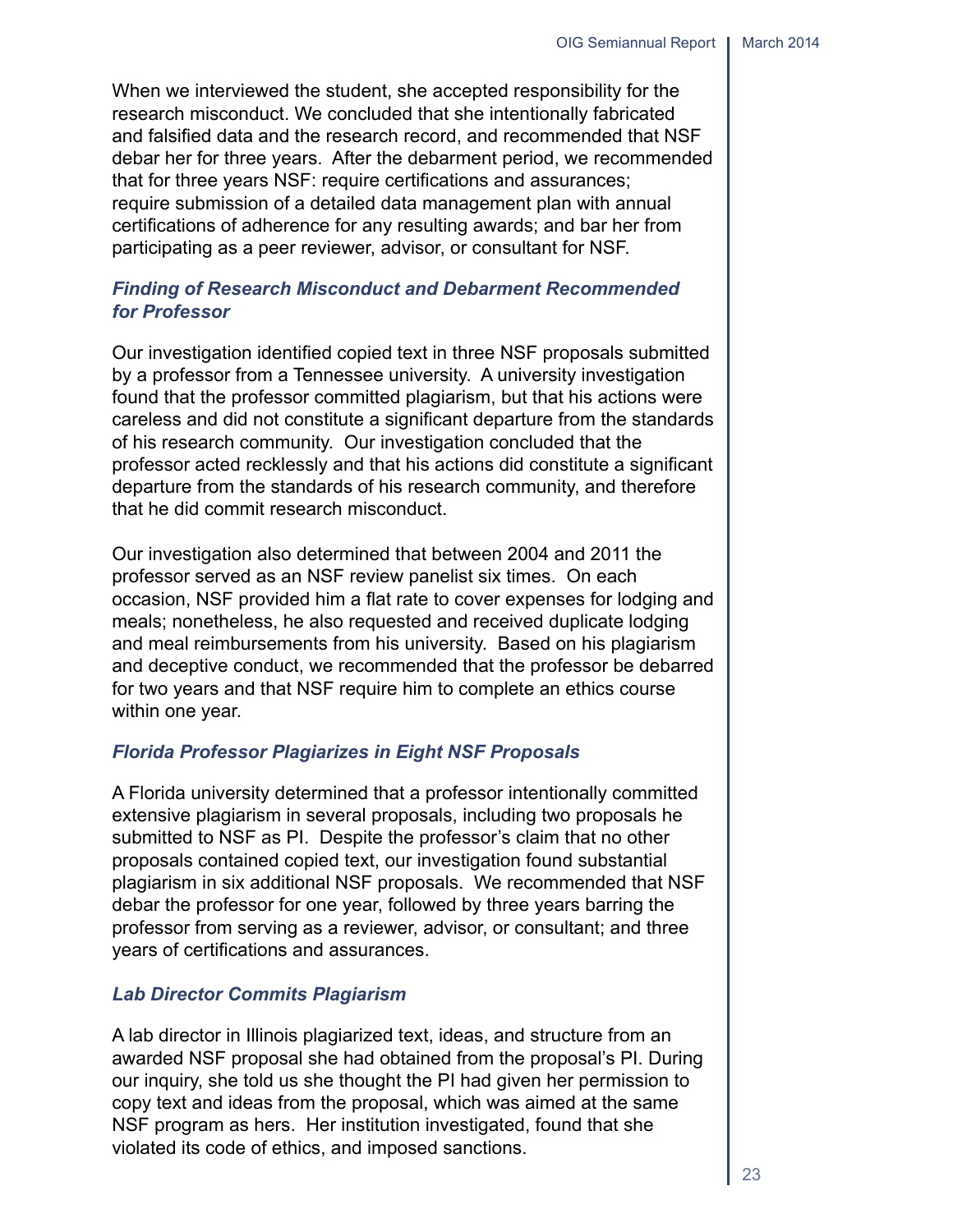The awarded proposal's PI told us she had voluntarily offered the director a copy of her proposal, but had not given permission for the director to use her text or ideas. We concluded that the lab director knowingly plagiarized and we recommended that NSF debar the lab director for one year, require three years of certifications and assurances, and bar her from serving as a consultant or reviewer for NSF for three years.

# *PI Plagiarizes in Funded Faculty Early Career Development (CAREER) Proposal*

A professor at a Tennessee university plagiarized in a CAREER proposal submitted to NSF. The professor asserted that he was rushed in preparing the proposal and did not have time to properly edit his submission. However, the same copied text appeared in proposals he later submitted to other federal agencies, seeking support for the same research that was already funded by the NSF CAREER award. The university made a finding of research misconduct, required training in the responsible conduct of research, and placed the professor under the mentorship of a senior faculty member. We agreed with the university's conclusions, and recommended that NSF impose a three-year period of certifications and assurances, and a concurrent prohibition from service to NSF as a reviewer, consultant, or advisor.

# *Professor Asserts that Rushed Deadline Resulted in Extensive Plagiarism*

A professor from a Texas university plagiarized about three pages of material in his NSF proposal. Claiming that he was rushed by deadlines, the professor accepted full responsibility for his actions. His university determined that he committed research misconduct in failing to properly attribute the work of others within his proposal. We concurred with the university's assessment and recommended that NSF require certifications and assurances for three years and bar the professor from serving as a reviewer for two years.

# *Professors and Postdoctoral Researcher Plagiarize in Two NSF Proposals*

Two Washington professors and their postdoctoral researcher plagiarized materials from ten separate sources into two NSF proposals. Based on its investigation, the university required that the professors' grant proposals be reviewed for five years, that they develop an ethics workshop within three years, and that their dean and department chair be responsible for monitoring their work. The university concluded there was sufficient evidence to substantiate the postdoc's direct involvement in the plagiarism, but in lieu of a full investigation it entered into a settlement agreement that precludes the postdoc from seeking employment from the university for seven years.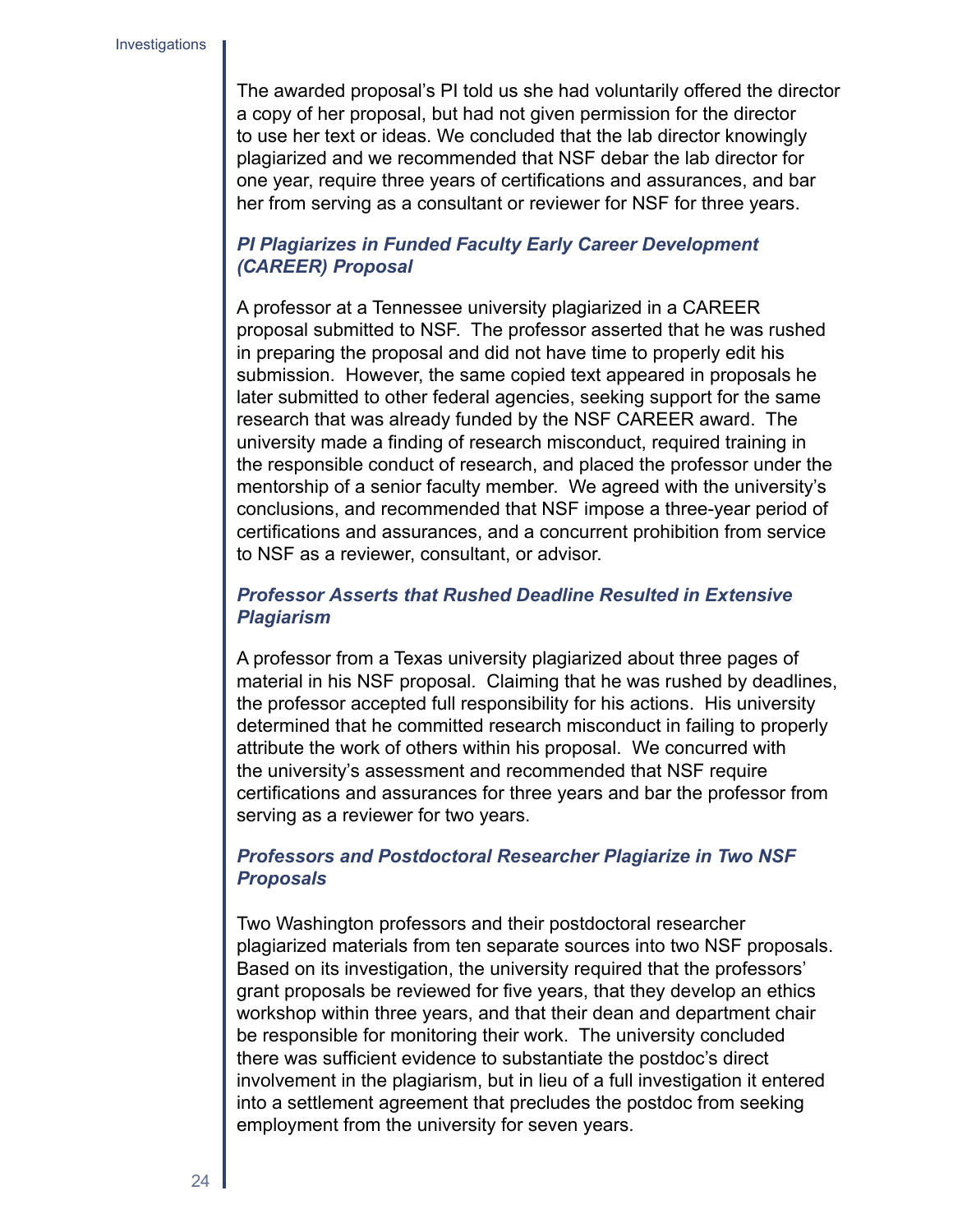Based on our further investigation, we determined that the postdoc was responsible for a large portion of the plagiarized text. While the actions taken against the professors adequately protected the interests of the federal government, we recommended that NSF require the postdoc to provide certifications and assurances for three years.

#### *Professor Plagiarizes from Graduate Students' Dissertations*

A professor at a Pennsylvania university plagiarized material from the dissertations of two former students, and from an article by another author summarizing the professor's own work, into four NSF proposals. The university investigation revealed that the professor copied text from the dissertation of one former student, which itself contained plagiarized text. The university accepted the professor's assertion that no other proposals contained improperly copied text and the university found that no research misconduct occurred.

Our investigation determined that the professor had submitted two more NSF proposals with text copied from a second former student's dissertation, which also contained plagiarized text, as well as from an article by another author summarizing the professor's research. We concluded that the professor knowingly committed plagiarism and recommended that NSF require two years of certifications and assurances, and bar the professor from serving NSF as a reviewer, advisor, or consultant for two years. NSF accepted our recommendations.

# *Graduate Student Plagiarizes in NSF-Funded Dissertation*

A graduate student working under an NSF award at a Pennsylvania university plagiarized a large amount of text into his dissertation. The university concluded it was plausible that the student, who had been educated in another country, was unaware of proper citation or paraphrasing standards for reviewing other research. Further, the student admitted that he was in a hurry and reckless in putting his dissertation together. The university determined he recklessly plagiarized and required him to replace the official version of his dissertation with a revised version.

We concurred with the university's conclusions, and we recommended that NSF require two years of certifications and assurances, and bar the student from serving NSF as a reviewer, advisor, or consultant for two years.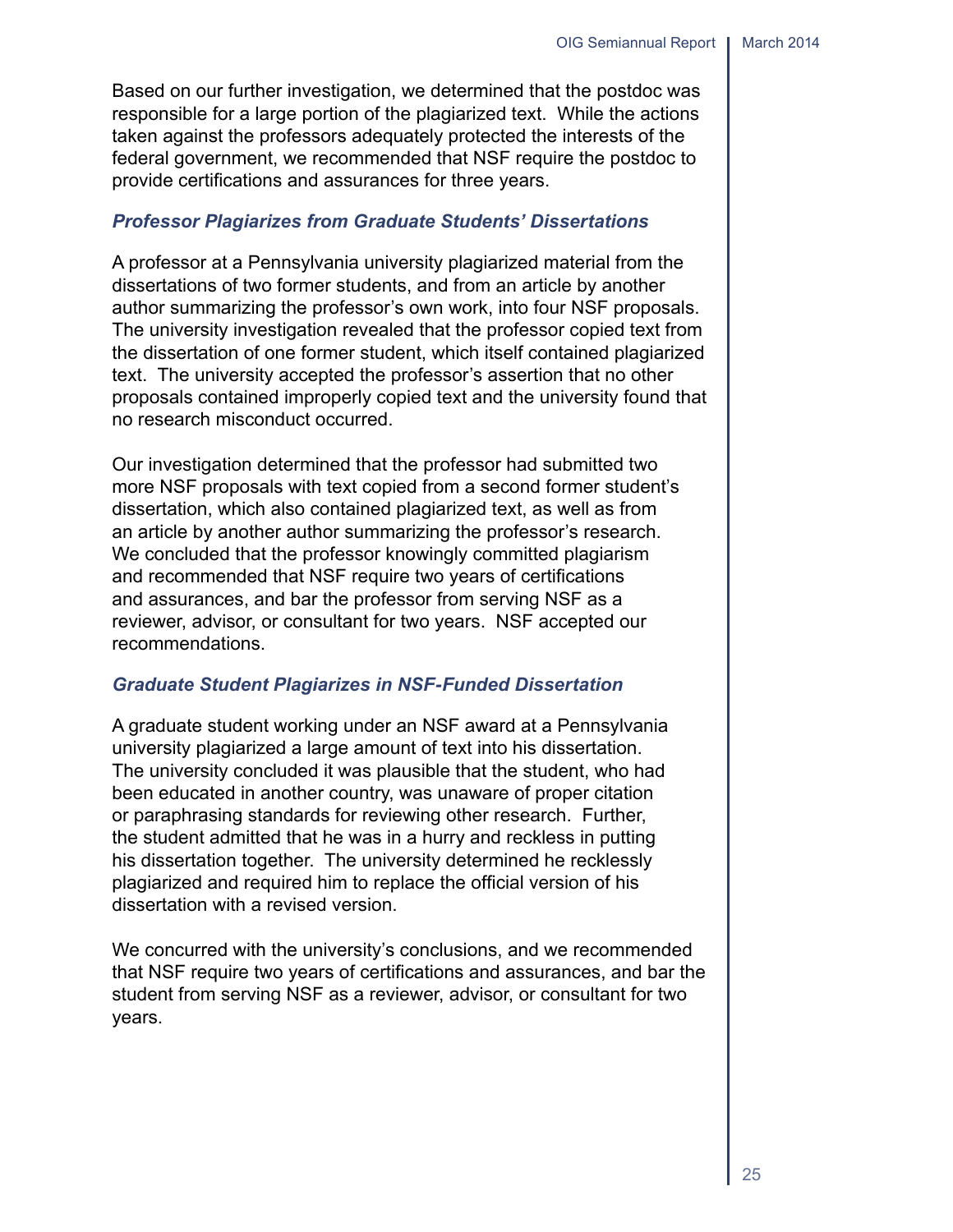# *Team Leader Recklessly Plagiarizes in NSF Proposal*

A university team leader in Illinois both contributed to and compiled two NSF proposals in which plagiarized text appeared. The university determined that the team leader recklessly plagiarized "since proper checking of citations and appropriate attributions were not provided." We agreed with the university's assessment and recommended that NSF require certifications and bar the professor from serving NSF as a reviewer, advisor, or consultant for one year.

# *Professor Plagiarizes From Four Sources Into an NSF Proposal*

A North Carolina professor plagiarized a modest amount of text from multiple sources into his NSF proposal. Because the professor claimed that he placed the copied text into his draft proposal as a place holder, the university concluded that he had no structured process to prevent the insertion of plagiarized text into his proposals. We concurred with the university that the professor plagiarized recklessly and recommended that NSF require the professor to submit certifications for one year.

# *Actions by NSF Management on Previously Reported Research Misconduct Investigations*

NSF has taken administrative action to address our recommendations on fifteen research misconduct cases reported in this semiannual and previous semiannual reports. In each case, NSF made a finding of research misconduct, issued a letter of reprimand, and required the subject to complete a Responsible Conduct of Research training program. NSF also took additional significant actions in response to our recommendations as summarized below.

- In the case of a former doctoral student at a Minnesota university who intentionally fabricated and falsified data on which his dissertation advisor relied in an NSF proposal, NSF finalized the five-year debarment proposed previously.<sup>12</sup>
- NSF took action against a graduate student in Kentucky who fabricated data<sup>13</sup> by proposing a one-year debarment, imposing one year of certifications, and barring the student from serving as a reviewer, advisor, or consultant for NSF for one year.
- In the case of a former postdoctoral fellow at a Washington university who intentionally falsified data,<sup>14</sup> NSF proposed a one-year debarment, barred him from participating as a reviewer, advisor, or consultant for three years, and required three years of certifications and assurances as well as certifications of adherence to a detailed data management plan in each new proposal.

<sup>12</sup> September 2013 Semiannual Report, p.24.

<sup>13</sup> September 2013 Semiannual Report, p.20.

<sup>14</sup> September 2013 Semiannual Report, p.20.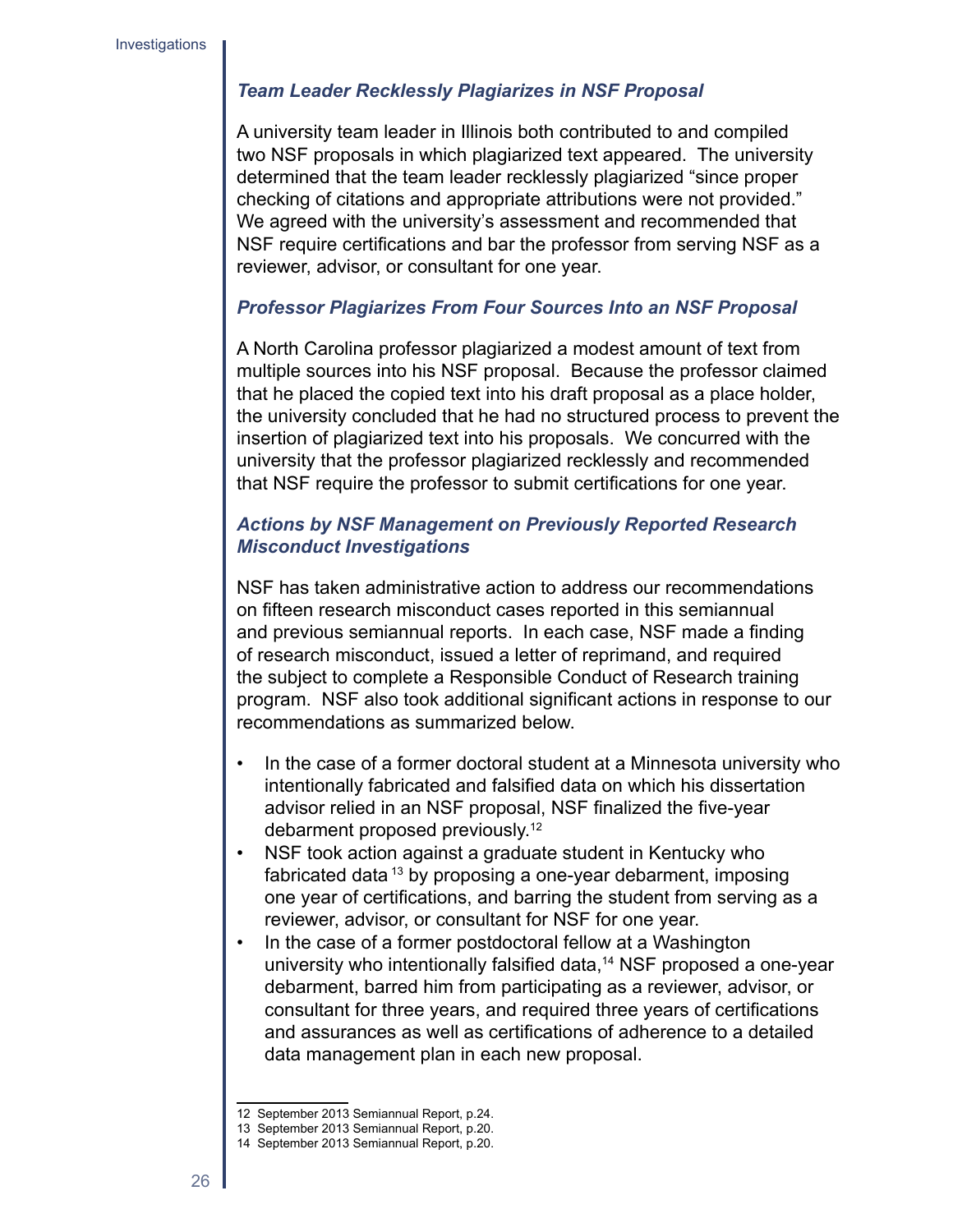- In the case of a professor who plagiarized from a proposal that she reviewed for NSF,15 NSF imposed certifications and assurances for three years, and prohibited the professor from serving as a reviewer, consultant, or advisor to NSF for three years.
- In the case of the assistant professor at an Arizona university who plagiarized text in two NSF proposals and blamed it on software,16 NSF required certifications and assurances for approximately two years, and barred him from participating as a reviewer, advisor, or consultant for NSF for approximately two years.
- NSF required a small business owner who knowingly plagiarized text in two NSF proposals to submit certifications for two years.17
- NSF required a PI employed by an Idaho company, who knowingly plagiarized material in an NSF proposal, to submit certifications and assurances for two years.<sup>18</sup>
- In the case of a PI in South Carolina who plagiarized into three NSF proposals,<sup>19</sup> NSF required that for two years the PI: certify compliance with his university-imposed sanctions; provide certifications and assurances; and be barred from serving as a reviewer, advisor, or consultant for NSF.
- NSF required a PI, formerly at an Illinois university,<sup>20</sup> who plagiarized text into two grant proposals, to provide certifications for one year. We also identified \$42,641 of inappropriate expenditures that were returned by the university during the last semiannual period and the current one.
- In the case of a PI in Georgia who falsified five letters of collaboration, NSF required certifications for one year and prohibited the PI from serving as a reviewer, advisor, or consultant for NSF for one year.
- In the case of an associate professor at an Illinois university who plagiarized material into an NSF proposal,<sup>21</sup> NSF required one year of certifications.
- In the case of an assistant professor at a Pennsylvania university who knowingly plagiarized in a proposal, $22$  NSF required that he certify compliance with his university's sanctions and required certifications and assurances for one year.
- certifications and assurances for one year. $23$  The Ohio institution In the case of a PI at an Ohio institution who submitted a collaborative proposal containing extensive plagiarism, NSF required subsequently terminated the award, resulting in \$50,000 put to better use.

<sup>15</sup> September 2013 Semiannual Report, p.22.

<sup>16</sup> March 2013 Semiannual Report, p.29.

<sup>17</sup> September 2013 Semiannual Report, p.22.

<sup>18</sup> September 2013 Semiannual Report, p.21-22.

<sup>19</sup> September 2013 Semiannual Report, p.22.

<sup>20</sup> September 2013 Semiannual Report, pp. 23-24.

<sup>21</sup> September 2013 Semiannual Report, p.23.

<sup>22</sup> September 2013 Semiannual Report, p.24.

<sup>23</sup> September 2013 Semiannual Report, p.23.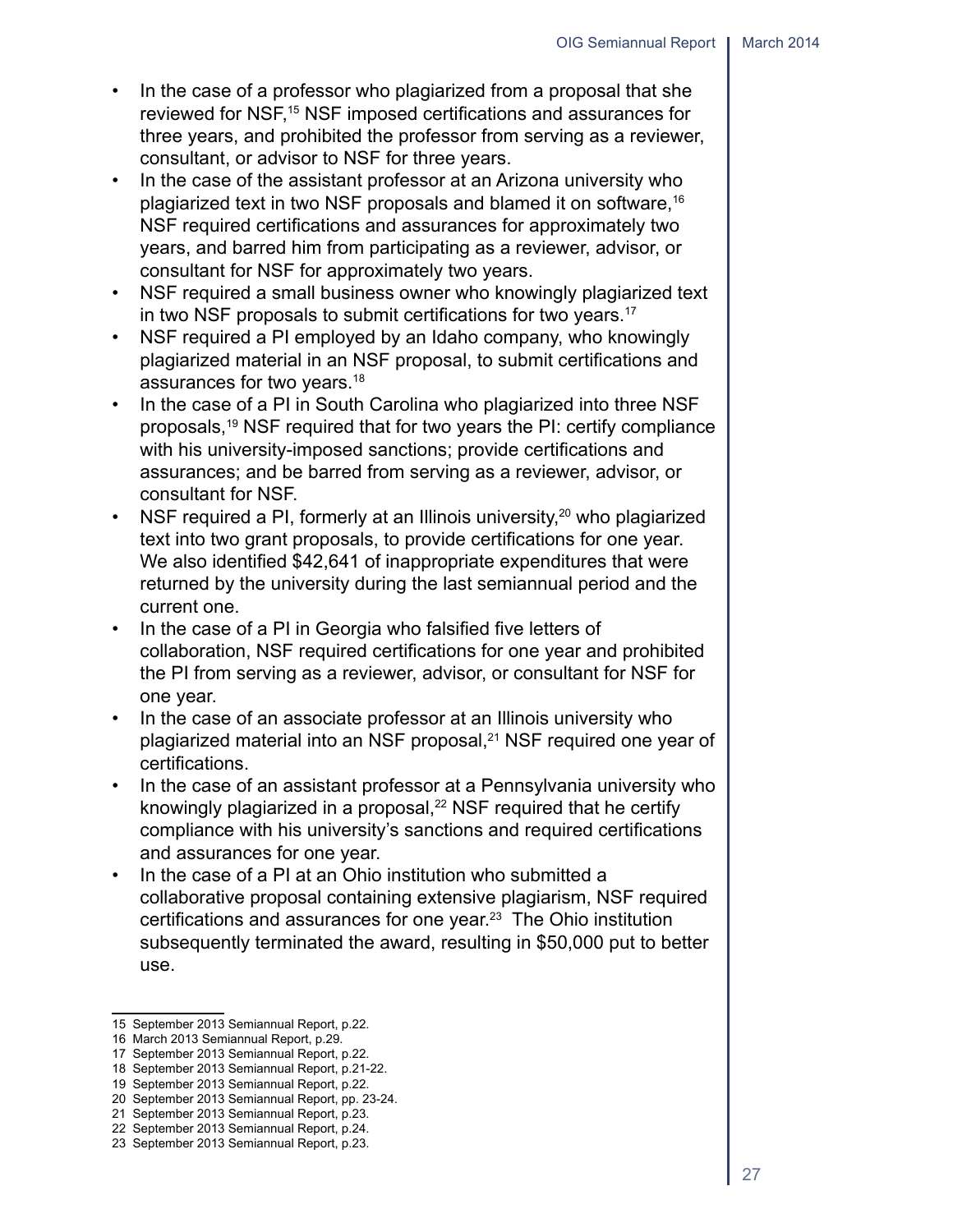# *NSF required a South Carolina co-PI who plagiarized to provide certifications for one year.*

NSF declined to make a finding of research misconduct against a professor at a Colorado university who plagiarized in his CAREER proposal that NSF awarded with ARRA funds.<sup>24</sup> We recommended a finding of reckless plagiarism, but NSF concluded that the professor acted carelessly.

# **ADMINISTRATIVE INVESTIGATIONS**

# *Panelist Violates NSF's Conflict of Interests Rule in Reviewing Proposal*

A panelist submitted a written review for a proposal, with which he had a conflict of interests (COI), even though he was not one of the panelists assigned to provide a written review of that proposal. We verified the panelist was a recent collaborator and co-author with both the PI and co-PI of the proposal. The panelist acknowledged that although he had a conflict of interests with both the PI and co-PI, he rated the proposal "Excellent" and was a strong oral advocate of the proposal during the panel discussion.

 with them via email. NSF requires panelists to disclose potential objectiveness of reviewers' opinions. Therefore, we recommended NSF He claimed that he did not recognize the PI's and co-PI's names because he had not physically met with them and wrote the manuscript COIs, so the program officer can make informed decisions about the ban the panelist from participating as a reviewer, advisor, or consultant for NSF for two years. NSF's decision is pending.

# *NSF Panelist Breaches Confidentiality by Asking His Staff to Review Proposals for Him*

A Texas professor knowingly breached reviewer confidentiality by sharing six NSF proposals assigned to him for panel review with subordinates at his institution. Panelists reviewing proposals for NSF sign a non-disclosure form and agree not to disclose material from any proposal they are asked to review. During our investigation, the panelist admitted that he shared the confidential proposals with his postdoctoral researchers, but asserted he had not done this before.

Concurrent with our investigation, the National Institutes of Health (NIH) reviewed a similar allegation involving the panelist's disclosure of proposals during his participation on NIH study sections. NIH's

<sup>24</sup> March 2013 Semiannual Report, pp.29-30.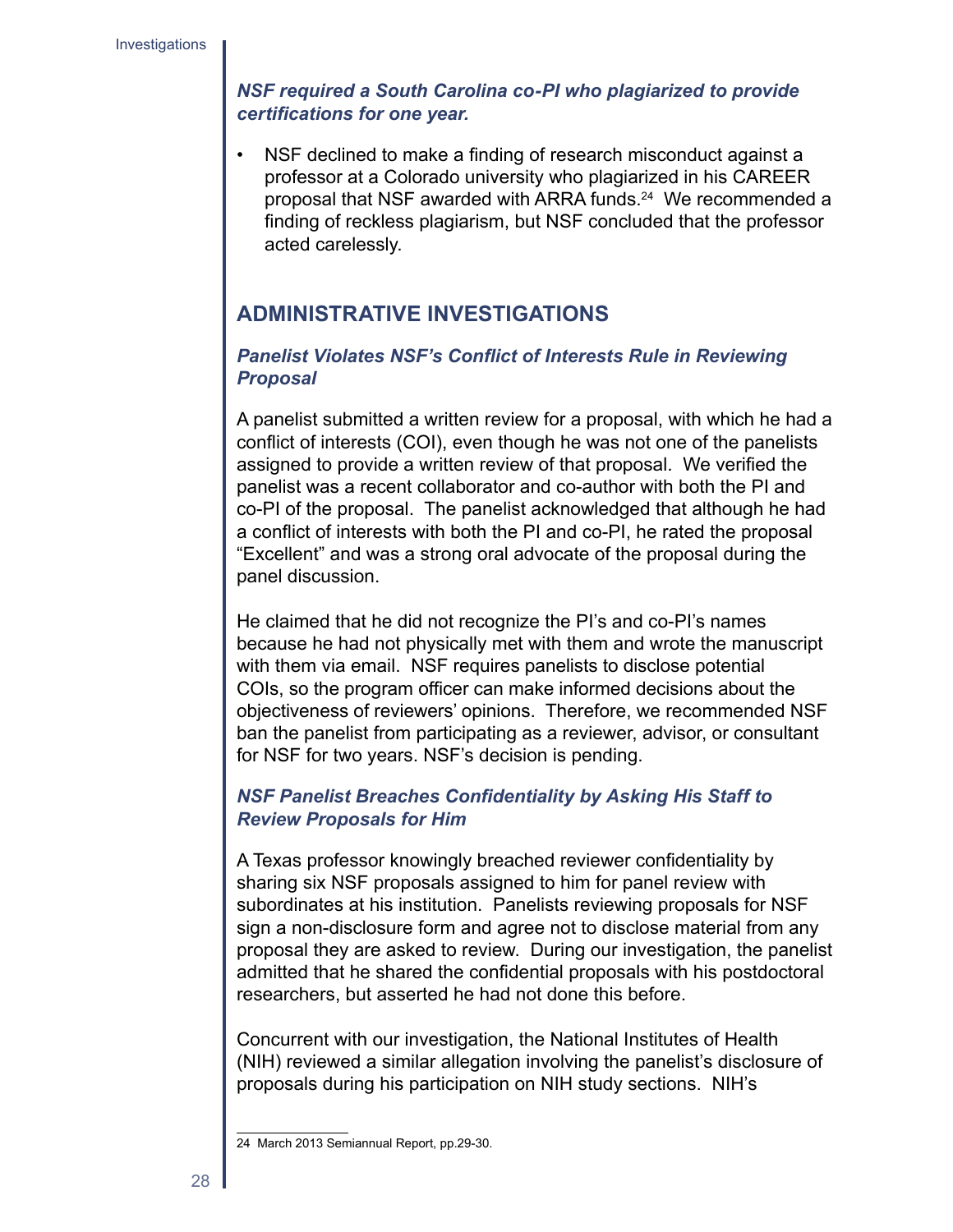documentation established a pattern of conduct which was contrary to the panelist's assertion that the NSF panel was an exception to his standard practice.

We recommended that NSF ban the panelist from serving NSF in an advisory capacity, including as a panelist or *ad hoc* reviewer, for an appropriate period of time. NSF's response is pending.

We also recommended that NSF emphasize its requirement of confidential treatment of proposals by including a watermark on proposals that are printed or downloaded. NSF agreed to implement this recommendation.

#### *Two Institutions Terminate Awards Resulting in Over \$220,000 of Funds Put to Better Use*

As part of our investigation into allegations of research misconduct involving plagiarism in an NSF proposal, a Massachusetts institution terminated the award early, resulting in \$162,288 of funds put to better use. The investigation into research misconduct is ongoing.

In a second case, after completing its investigation into allegations of plagiarism in an NSF proposal, a university in Maine terminated the award. As a result, approximately \$40,000 of unexpended funds was put to better use. The university also refunded approximately \$26,000 to NSF.

# *Awardee Violates Grant Terms and Returns Nearly \$48,000 to NSF*

As a result of our investigation of a Maryland community college identified during a proactive review of NSF scholarship awards, the community college returned \$47,970 in scholarship and tutoring funds to NSF, after making scholarship payments to ineligible students under an NSF award. The community college also implemented new practices to monitor student eligibility and assure compliance with grant terms of future awards.

#### *Government-wide Suspension Recommended for Researcher Who Used NSF-Funded Supercomputers to Mine Bitcoins*

We received reports describing a researcher's abuse of NSF-funded supercomputing resources at two universities to conduct bitcoin mining activities. Bitcoin is a virtual currency that is independent of national currencies, but it can be converted into traditional currencies through exchange markets. It is generated or "mined" through a process that is by design computationally intensive.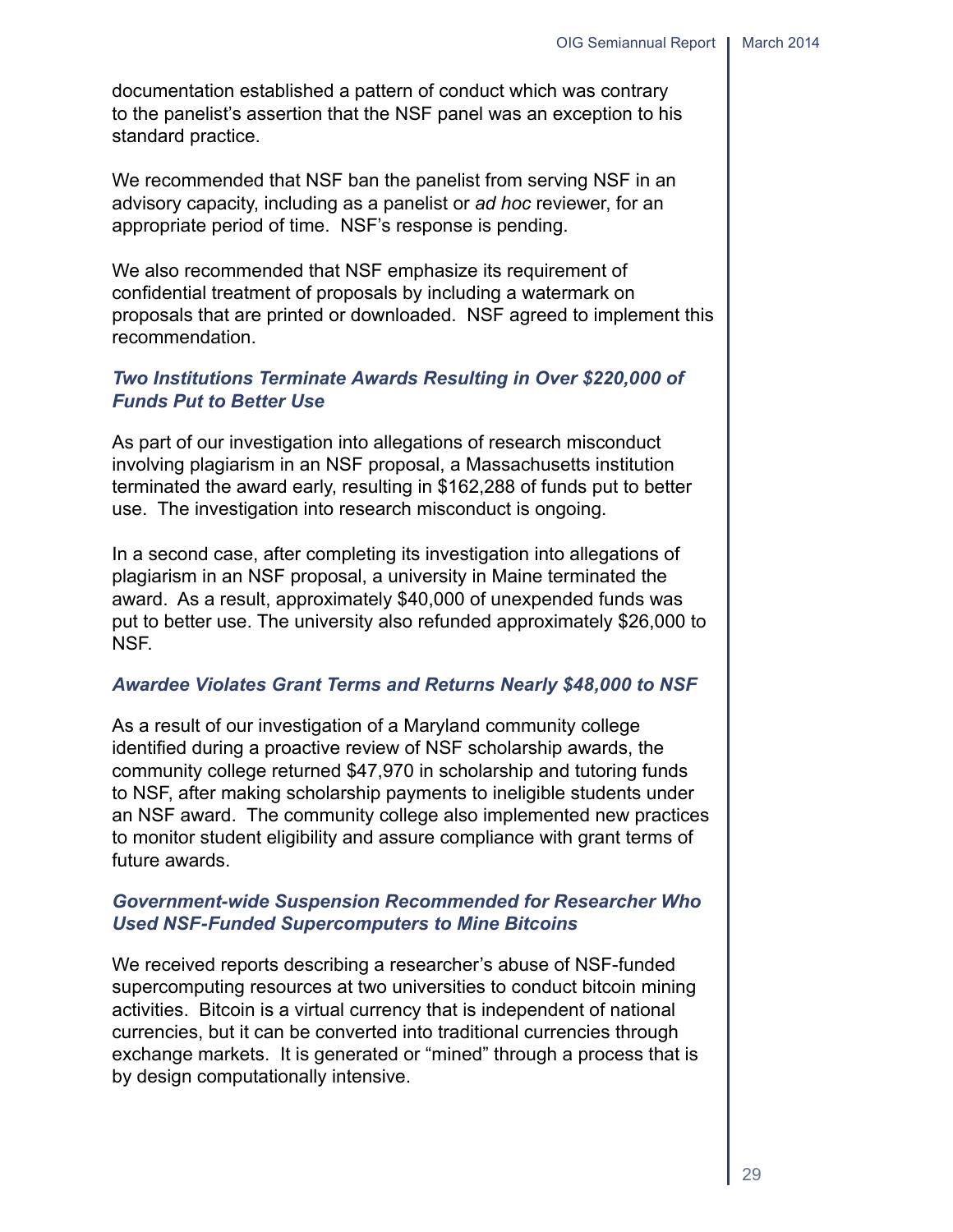The researcher misused over \$150,000 in NSF-supported computer usage at two universities to generate bitcoins valued between \$8,000 and \$10,000. Both universities determined that this was an unauthorized use of their IT systems. The researcher asserted that he was conducting tests on the computers, but neither university had authorized him to conduct such tests -- both university reports noted that the researcher accessed the computer systems remotely and may have taken steps to conceal his activities, including accessing one supercomputer through a mirror site in Europe.

The researcher's access to all NSF-funded supercomputer resources was terminated. In response to our recommendation, NSF suspended the researcher government-wide.

# *NSF Decision in Significant Abuse of Transit Subsidy*

We previously reported that, following our review of NSF's Transit Subsidy Benefit Program,<sup>25</sup> we opened an investigation of an NSF employee, who we determined had inappropriately used approximately \$4,000 of transit benefit funds. Her misuse involved a combination of personal trips, requesting and accepting an almost \$1,000 cash reimbursement for expenses that she had not incurred, \$974 left on old transit cards, and parking.<sup>26</sup> We had recommended that NSF itself recover the funds remaining on the employee's old transit cards, and recover the rest of the money from the employee. NSF management first proposed to suspend her for 20 days, but reduced the suspension to 14 days, in part because her supervisor thought that she had repaid all \$2,881 of the misused funds.

However, when we requested documentation to confirm that the funds had been repaid, NSF discovered the employee had previously repaid only the \$67 of her parking mischarges identified in our review of the Program, but had not repaid any money from the other misuse identified in this investigation. The employee was aware that she had not repaid the \$2,814 she owed for her transit abuse; nevertheless, she did not clarify the facts for her supervisor but instead signed the decision letter and did not attempt to pay back the \$2,814.

Further, we gave the employee our draft report of investigation, which made it clear that, although she had repaid \$67 for her parking mischarges, she still owed \$2,814 for her misuse of the transit benefit. However, NSF is not requiring her to repay more than \$500 of the money she misused.

25 March 2012 Semiannual Report, pp.28-29; September 2012 Semiannual Report, p.29; and March 2013 Semiannual Report, pp. 35-36.

<sup>26</sup> September 2013 Semiannual Report, pp 25-26.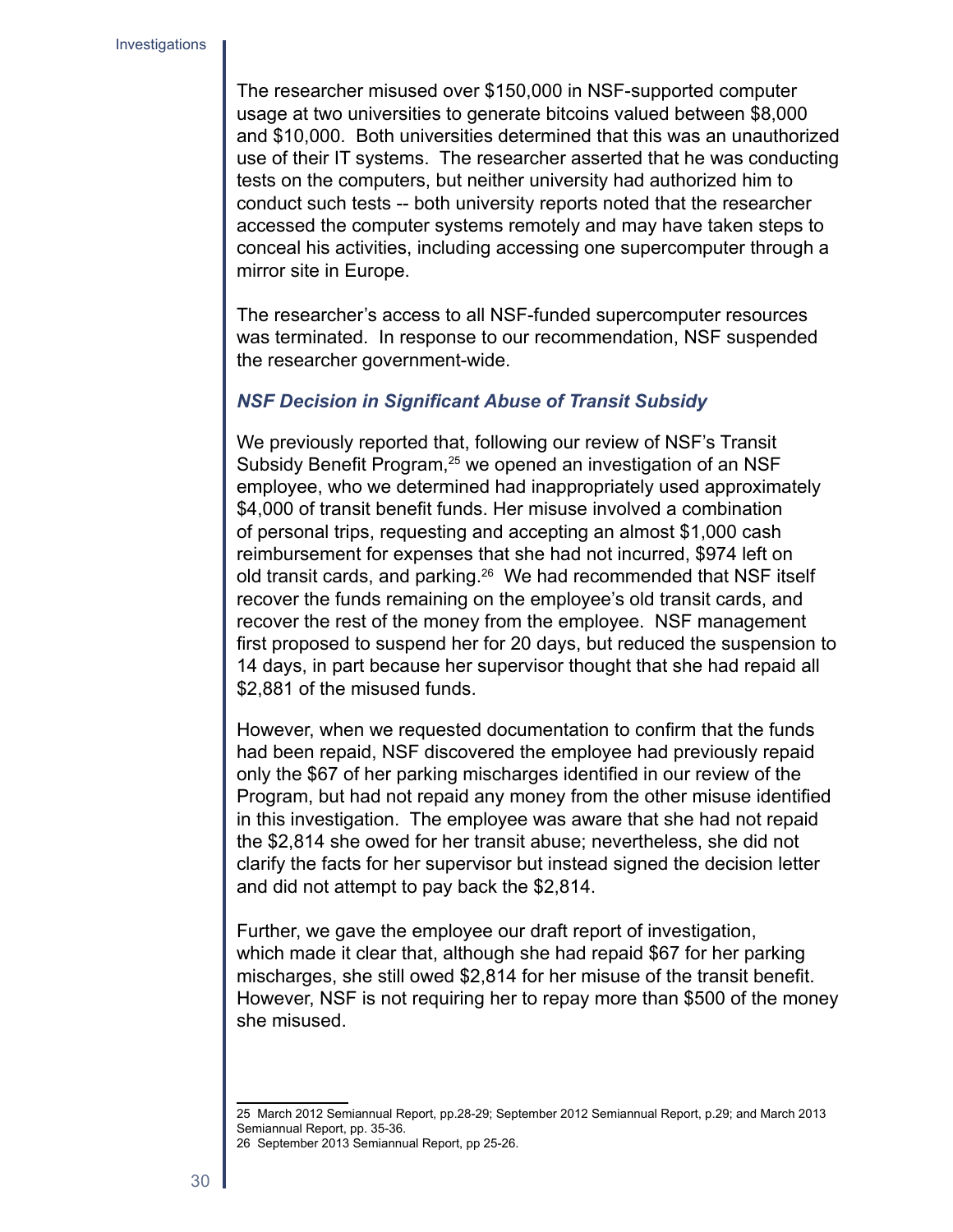# **MANAGEMENT IMPLICATION REPORTS**

# *NSF Implements Recommendations to Improve Its Award Management System*

NSF's web-based application, eJacket, is the agency's system for performing many functions for award and proposal processing, and is a critical tool to enable NSF personnel to manage awards effectively and maintain the official record for awards. We previously discussed our MIR with recommendations for NSF to improve the utility and integrity of eJacket.27

NSF has implemented several of our recommendations to improve eJacket including revising policies and practices to ensure that all relevant proposal and award decisions and documents are stored within eJacket, in consistent locations with informative titles and correct dates.

NSF has also agreed to assess the feasibility of including the following information within eJacket for each award: the ability to see all relevant information about the award in chronological order; the identity of current and all former NSF program and grant officers and awardee PIs and co-PIs; and current and historical full contact information for awardees, PIs, and co-PIs. NSF intends to complete this assessment within the next semiannual period.

Finally, NSF determined that its systems retain information about the Internet Protocol addresses for most submissions by applicants and awardees; this practice has already proven useful in our investigations.

In addition, since we issued our MIR in June 2013, we made two related recommendations to NSF:

- 1. When NSF users log into the NSF computer network, they see a banner informing them that the use of NSF computers and networks is restricted to official use only, and users have no expectation of privacy therein. We recommended that NSF implement similar banners on smartphones and tablets and NSF agreed to install suitable banners to the extent practical on current and future smartphones and tablets.
- 2. NSF recently implemented a web-based "Award Cash Management" \$ervice" (ACM\$) to handle institutions' reporting of charges to their NSF awards. ACM\$ provides a greatly enhanced level of detail about awardee charges to each award, which could be very useful to NSF program officers. Accordingly, we recommended that NSF assess the feasibility of providing direct linkage to ACM\$ from within eJacket. NSF's response to this recommendation is pending.

<sup>27</sup> September 2013 Semiannual Report, pp.25-26.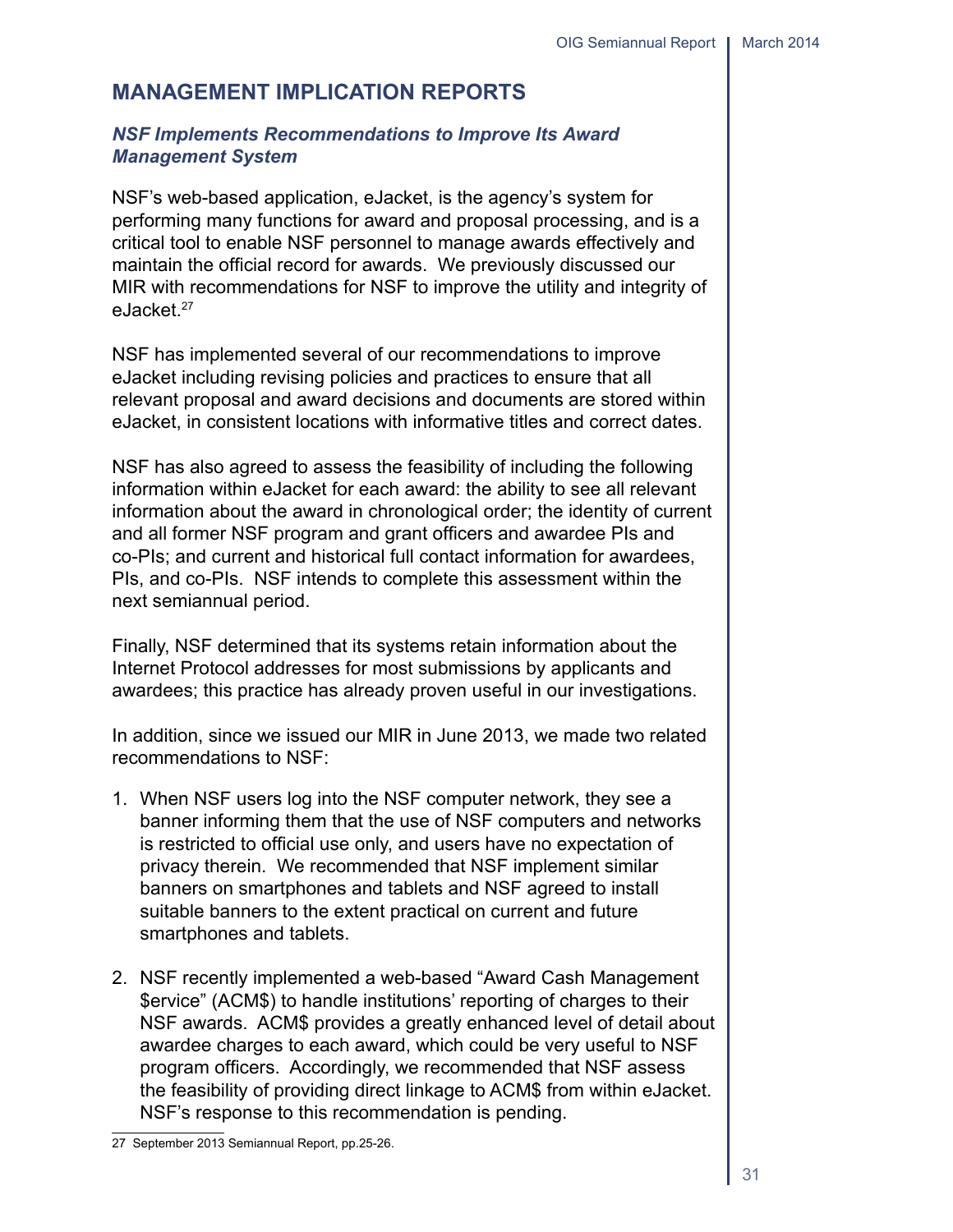# *Recommendation to NSF to Implement the Winning Submission of the 2012 Presidential SAVE Award*

The winning submission for the 2012 Presidential SAVE Award<sup>28</sup> suggested that participants in the Public Transportation Subsidy Program switch from regular fares to half-price senior fares as soon as they become eligible. The U.S. CFO Council issued an Alert stating that all agencies "should be actively working to implement two initiatives that were finalists for the 2012 SAVE Award," including the switch to senior transit subsidy fares.<sup>29</sup> We recommended that NSF issue an annual bulletin encouraging eligible participants to switch to Senior SmarTrip cards, pointing out to staff that they will save not only federal funds, but their own as well, since the discount applies to personal as well as commuting use. NSF's response to this recommendation is pending.

<sup>28</sup> *http://www.whitehouse.gov/blog/2012/12/21/2012-save-award-winner* 

<sup>29</sup> *https://cfo.gov/controller-alert-save-award*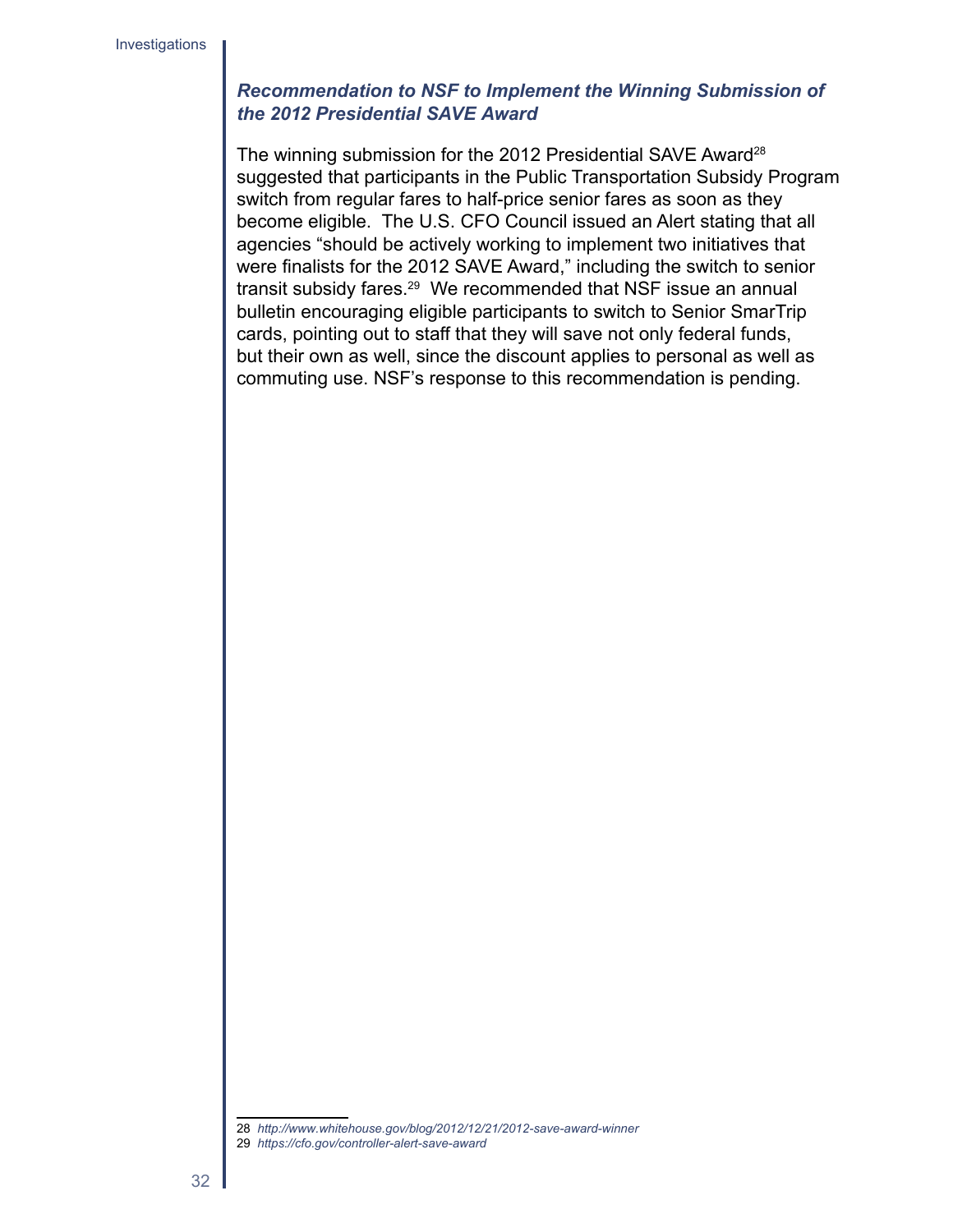# **Total Accountability: Suspension, Debarment, and Beyond**

Suspension and debarment are valuable administrative tools that agencies can use to protect scarce funds from fraud, waste, abuse, poor performance, and noncompliance with contract provision or applicable law. The IG community is committed to enhancing suspension and debarment use to protect taxpayer funds by ensuring that the government only does business with responsible parties. The Suspension and Debarment Working Group, under the auspices of the Council of Inspectors General for Integrity and Efficiency, is dedicated to enhancing the IG community's understanding and use of government-wide suspension and debarment.

The working group sponsored its fourth suspension and debarment workshop, "Total Accountability: Suspension, Debarment, and Beyond" on March 28. The event was attended by nearly 250 auditors, investigators, attorneys, procurement personnel, and others representing 40 agencies and sub-agencies and 33 Offices of Inspector General. Topics discussed at this year's workshop included legislative developments, audit and performance-based actions, and coordination of remedies. The workshop facilitated conversations and collaborative relationships across the OIG, suspension and debarment, and Department of Justice communities that will enhance our mutual efforts to protect government resources.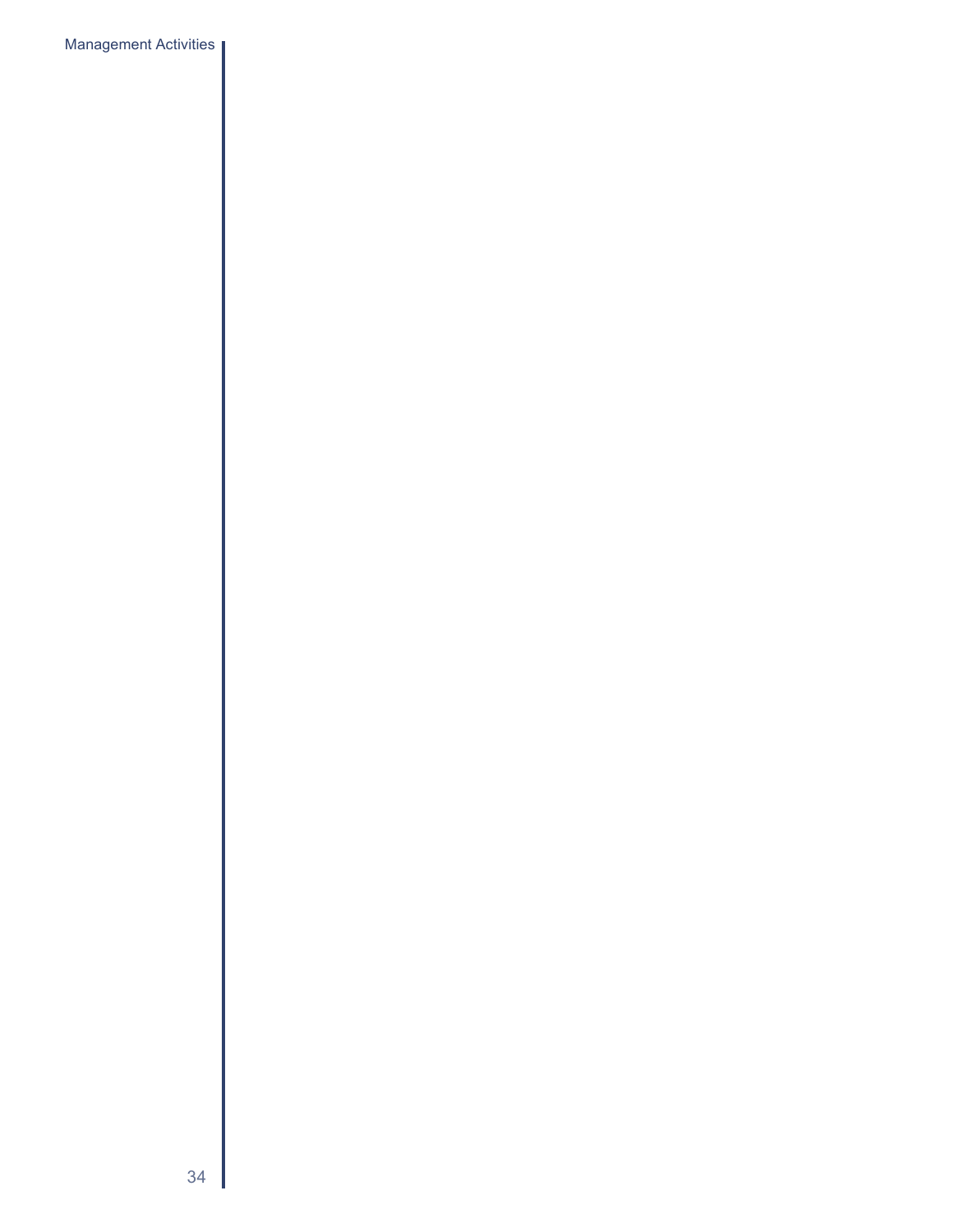# **Statistical Data**

# **Audit Data**

# **Audit Reports Issued with Recommendations for Better Use of Funds**

|                                                                                               |                                                                                                  |                                                                                          | <b>Dollar Value</b> |
|-----------------------------------------------------------------------------------------------|--------------------------------------------------------------------------------------------------|------------------------------------------------------------------------------------------|---------------------|
| $A_{1}$                                                                                       | For which no management decision has<br>been made by the commencement of the<br>reporting period |                                                                                          | \$304,895,499       |
| В.                                                                                            |                                                                                                  | Recommendations that were issued during<br>the reporting period                          | \$0                 |
| C.                                                                                            |                                                                                                  | Adjustments related to prior<br>recommendations                                          | \$0                 |
| Subtotal of A+B+C                                                                             |                                                                                                  | \$304,895,499                                                                            |                     |
| D.                                                                                            | For which a management decision was<br>made during the reporting period                          |                                                                                          | \$0                 |
|                                                                                               | i)                                                                                               | Dollar value of management<br>decisions that were consistent with<br>OIG recommendations | \$0                 |
|                                                                                               | ii)                                                                                              | Dollar value of recommendations that<br>were not agreed to by management                 | \$0                 |
| Е.<br>For which no management decision had<br>been made by the end of the reporting<br>period |                                                                                                  | \$304,895,499                                                                            |                     |
|                                                                                               | For which no management decision was made<br>within 6 months of issuance                         | \$304,895,499                                                                            |                     |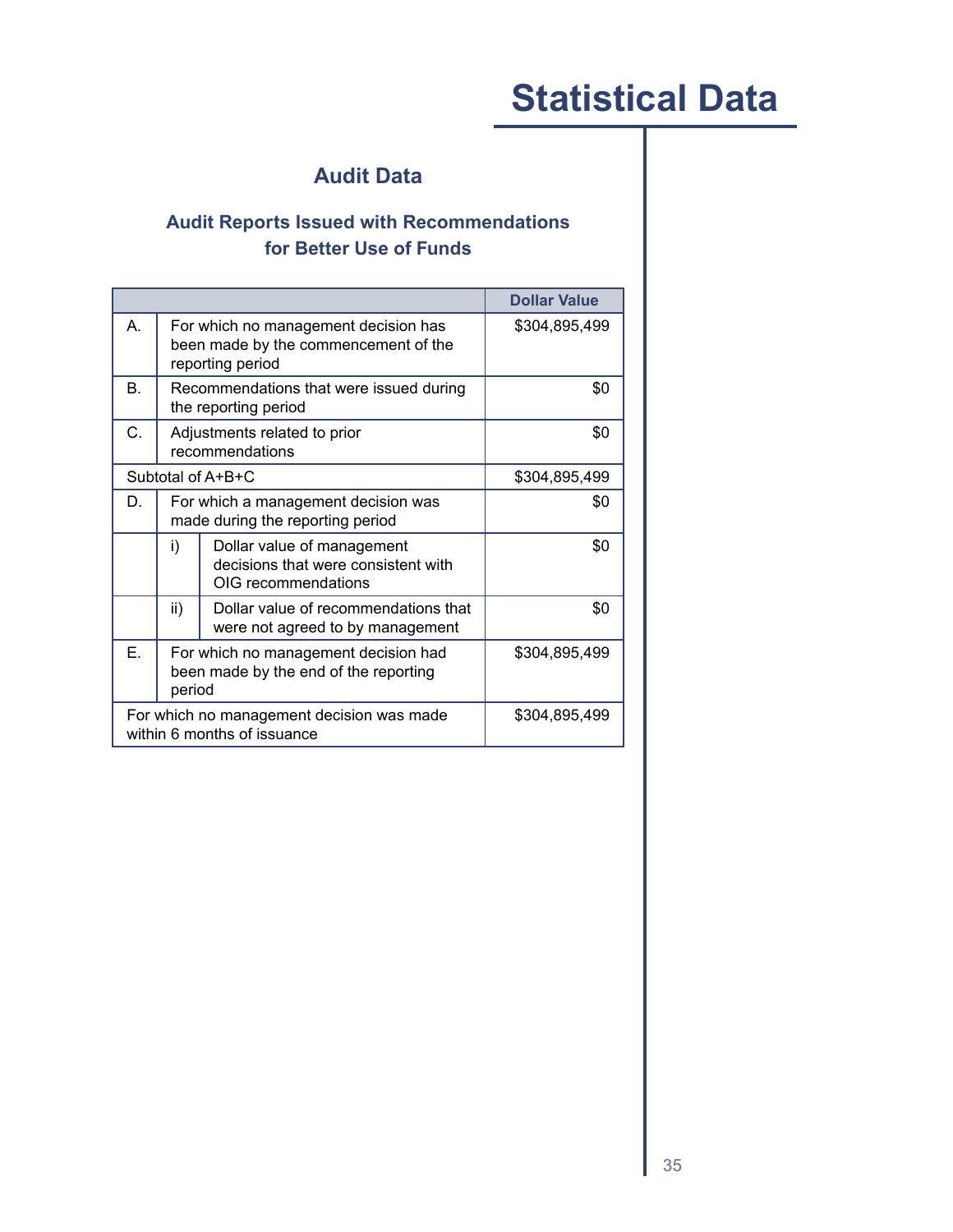|                                                                          |                                                                                                  | <b>Number of</b><br><b>Reports</b> | <b>Questioned</b><br><b>Costs</b> | <b>Unsupported</b><br><b>Costs</b> |
|--------------------------------------------------------------------------|--------------------------------------------------------------------------------------------------|------------------------------------|-----------------------------------|------------------------------------|
| А.                                                                       | For which no management decision has<br>been made by the commencement of the<br>reporting period | 21                                 | \$31,641,064                      | \$2,375,769                        |
| <b>B.</b>                                                                | That were issued during the reporting<br>period                                                  | $\Omega$                           | \$0                               | \$0                                |
| C.                                                                       | Adjustment related to prior<br>recommendations                                                   | $2^{30}$                           | -\$8,001                          | -\$8,190                           |
| Subtotal of A+B+C                                                        |                                                                                                  |                                    | \$31,633,063                      | \$2,349,579                        |
| D.                                                                       | For which a management decision was<br>made during the reporting period                          | 10                                 | \$17,312,537                      | \$12,351                           |
|                                                                          | Dollar value of disallowed costs                                                                 | N/A                                | \$11,547,247                      | N/A                                |
|                                                                          | Dollar value of costs not disallowed                                                             | N/A                                | \$5,765,290                       | N/A                                |
| Е.                                                                       | For which no management decision had<br>been made by the end of the reporting<br>period          | $12 \overline{ }$                  | \$14,320,526                      | \$2,337,228                        |
| For which no management decision was made<br>within 6 months of issuance |                                                                                                  | 12                                 | \$14,320,526                      | \$2,337,228                        |

# **Audit Reports Issued with Questioned Costs\***

\*On Report No. 14-2-006, there were no questioned costs; however, as a result of a referral from the OIG Office of Audit to the OIG Office of Investigations based on audit work, a former NSF employee was ordered to pay \$77,803 in restitution for theft of government property. See p. 16.

# **Status of Recommendations that Involve Internal NSF Management Operations**

| Open Recommendations (as of 09/30/2013)                       |     |
|---------------------------------------------------------------|-----|
| Recommendations Open at the Beginning of the Reporting Period | 64  |
| New Recommendations Made During Reporting Period              | 50  |
| Total Recommendations to be Addressed                         | 114 |
| <b>Management Resolution of Recommendations</b> <sup>31</sup> |     |
| <b>Awaiting Resolution</b>                                    | 60  |
| Resolved Consistent With OIG Recommendations                  | 54  |
| Management Decision That No Action is Required                |     |
| Final Action on OIG Recommendations <sup>32</sup>             |     |
| <b>Final Action Completed</b>                                 | 16  |
| Recommendations Open at End of Period (03/31/2014)            | 98  |

 30 On prior semiannual reports, \$8,190 of double-counted questioned and unsupported costs were included for Report No. 13-5-094. On Report No. 13-5-100, \$189 of additional questioned (but not unsupported) costs were reported during audit resolution. 31 "Management Resolution" occurs when the OIG and NSF management agree on the corrective action plan that will be implemented in response to the audit recommendation.

<sup>32 &</sup>quot;Final Action" occurs when management has completed all actions it agreed to in the corrective action plan.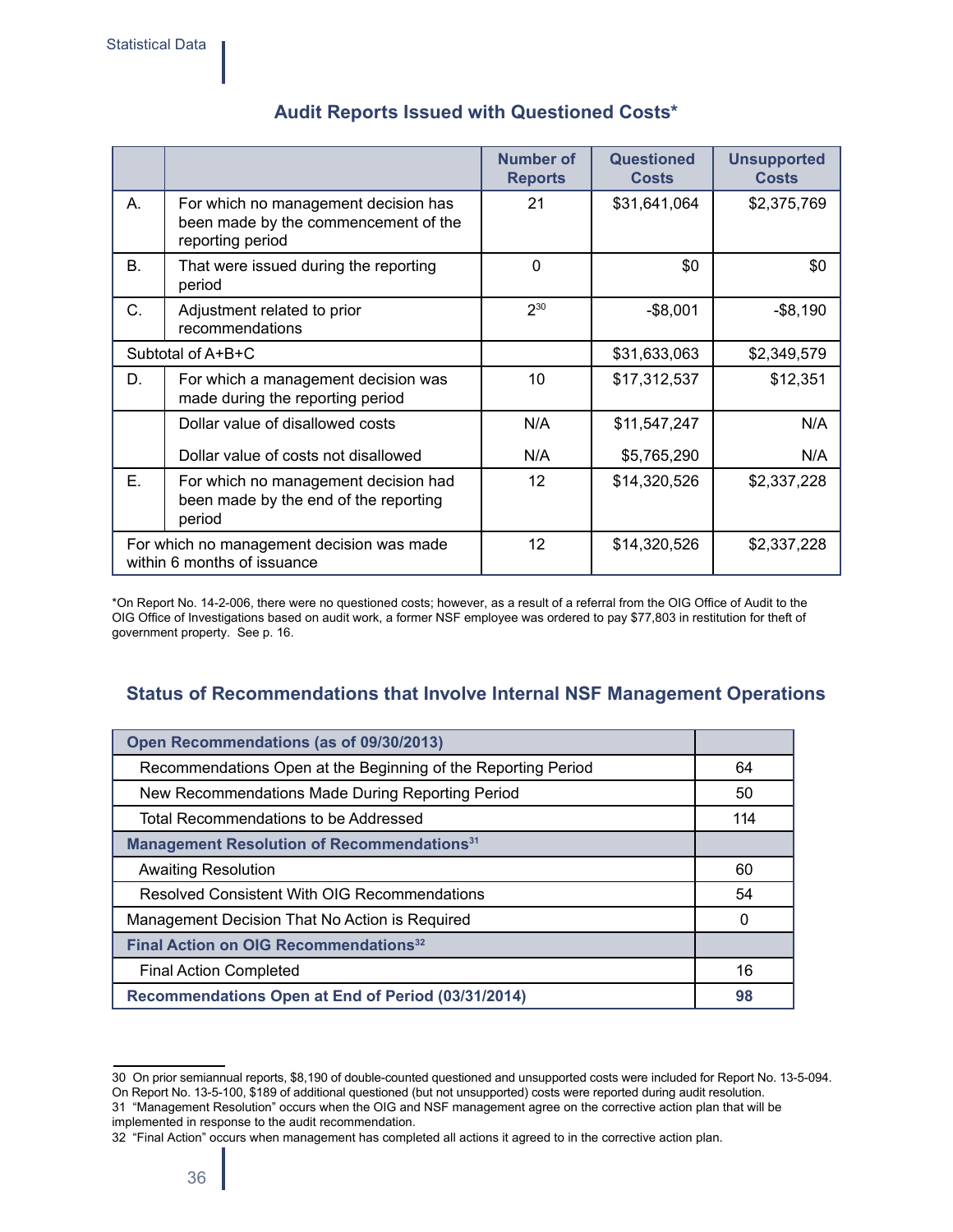# **Aging of Open Recommendations**

| <b>Aging of Open Recommendations</b>          |    |
|-----------------------------------------------|----|
| Awaiting Management Resolution:               |    |
| 0 through 6 months                            | 50 |
| 7 through 12 months                           |    |
| More than 12 months                           | 10 |
| <b>Awaiting Final Action After Resolution</b> |    |
| 0 through 6 months                            | 2  |
| 7 through 12 months                           |    |
| More than 12 months                           | 36 |

#### **List of Reports**

#### **Report Number Subject Questioned Costs Unsupported Costs Better Use of Funds**  14-2-001 NSF's FY 2013 Financial Statement Audit \$0 \ \$0 \ \$0 \$0 14-2-002 | NSF 2013 Closing Package Audit Report \$0 \ \$0 \ \$0 \$0 14-2-003 | FISMA 2013 Independent Evaluation |  $$0$  |  $$0$  | \$0 14-2-004 | FY 2013 FISMA Cyberscope Report | \$0 | \$0 | \$0 | \$0 14-2-005 | NSF FY2013 Management Letter | \$0 | \$0 | \$0 | \$0 14-2-006 Purchase Card Audit 14-2-006 Purchase Card Audit 14-2-006 Purchase Card Audit 14-3-001 | High Speed Network Inspection | \$0 | \$0 | \$0 | \$0 14-2-007 | IT Management Letter (Information Technology) \$0 \ \$0 \ \$0 \$0 14-6-001 | Alert Memo: Administrative Cost Recovery Rate \$0 \ \$0 \ \$0 \$0 14-7-001 IQCR of TeamMate 13-F-2-001 High Speed Network Evaluation \$0 \ \$0 \ \$0 \$0

**Total: 10 \$0** \$0 \$0

# **OIG and CPA-Performed Reviews33**

<sup>33</sup> The Office issued 10 reports this semiannual period.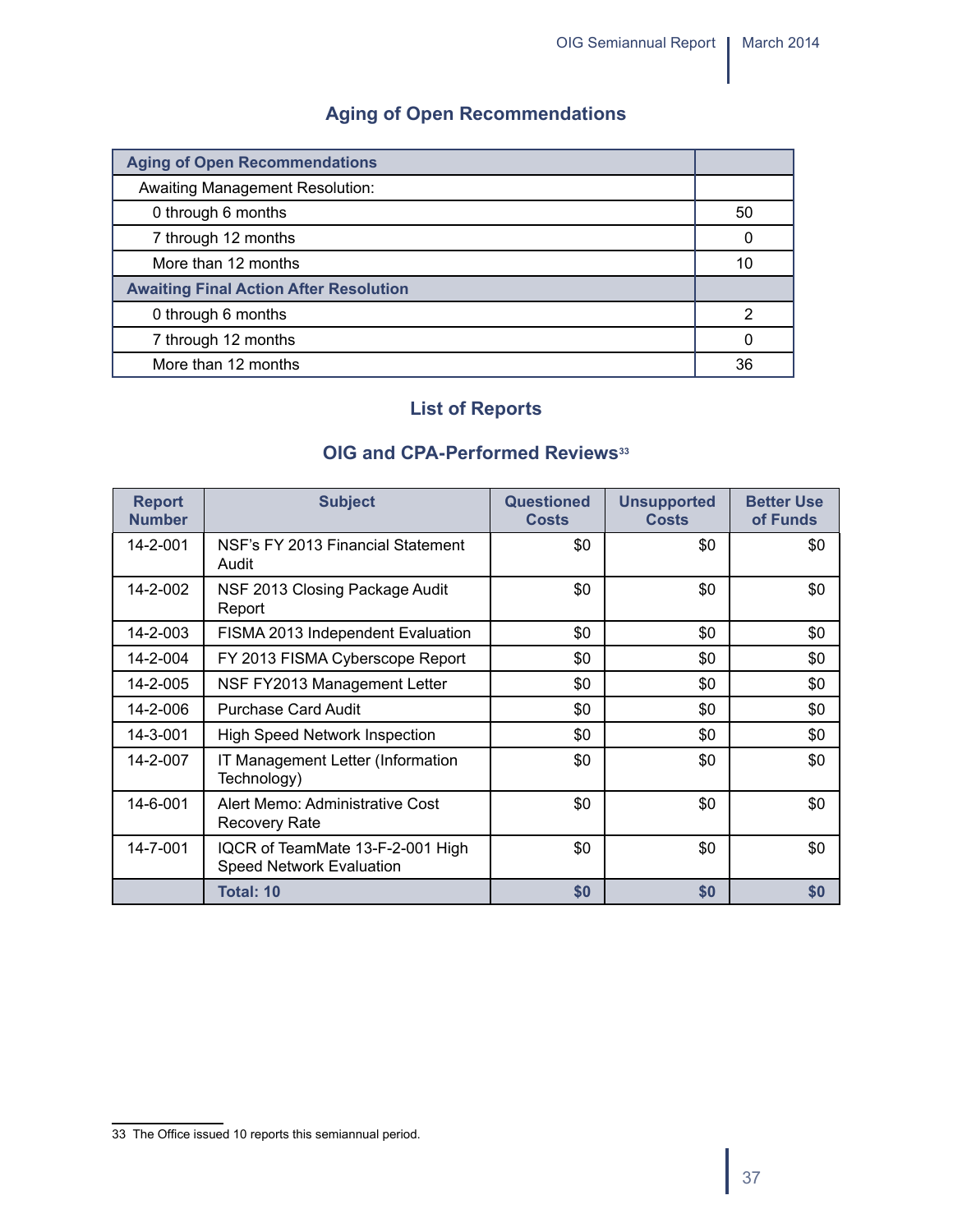I

# **NSF-Cognizant Reports**

| <b>Report</b><br><b>Number</b> | <b>Subject</b>                                                        | <b>Questioned</b><br><b>Costs</b> | <b>Unsupported</b><br><b>Costs</b> |
|--------------------------------|-----------------------------------------------------------------------|-----------------------------------|------------------------------------|
| 14-4-001                       | 12-12 Center for Severe Weather Research - CO                         | \$0                               | \$0                                |
| 14-4-002                       | 3-12 Decision Science Research Institute - OR                         | \$0                               | \$0                                |
| 14-4-003                       | 12-12 Stroud Water Research Center - PA                               | \$0                               | \$0                                |
| 14-4-004                       | 12-12 Bay Area Video Coalition - CA                                   | \$0                               | \$0                                |
| 14-4-005                       | 12-12 National Council for Science and the<br>Environment - DC        | \$0                               | \$0                                |
| 14-4-006                       | 12-12 The Shodor Education Foundation, Inc. - NC                      | \$0                               | \$0                                |
| 14-4-007                       | 12-12 Triangle Coalition for Science and Technology<br>Education - VA | \$0                               | \$0                                |
| 14-4-008                       | 12-12 Woods Hole Oceanographic Institution - MA                       | \$0                               | \$0                                |
| 14-4-009                       | 12-12 The Historymakers, Inc. - IL                                    | \$0                               | \$0                                |
| 14-1-010                       | 12-12 WTEC World Technology Evaluation Center - PA                    | \$0                               | \$0                                |
| 14-1-011                       | 12-12 openairboston.net - MA                                          | \$0                               | \$0                                |
|                                | Total: 11                                                             | \$0                               | \$0                                |

# **Other Federal Reports**

| <b>Report</b> | <b>Subject</b> | Questioned | <b>Unsupported</b> |
|---------------|----------------|------------|--------------------|
| <b>Number</b> |                | Costs      | <b>Costs</b>       |
|               |                |            |                    |

No reports containing questioned costs were received from other federal agencies having oversight or cognizance.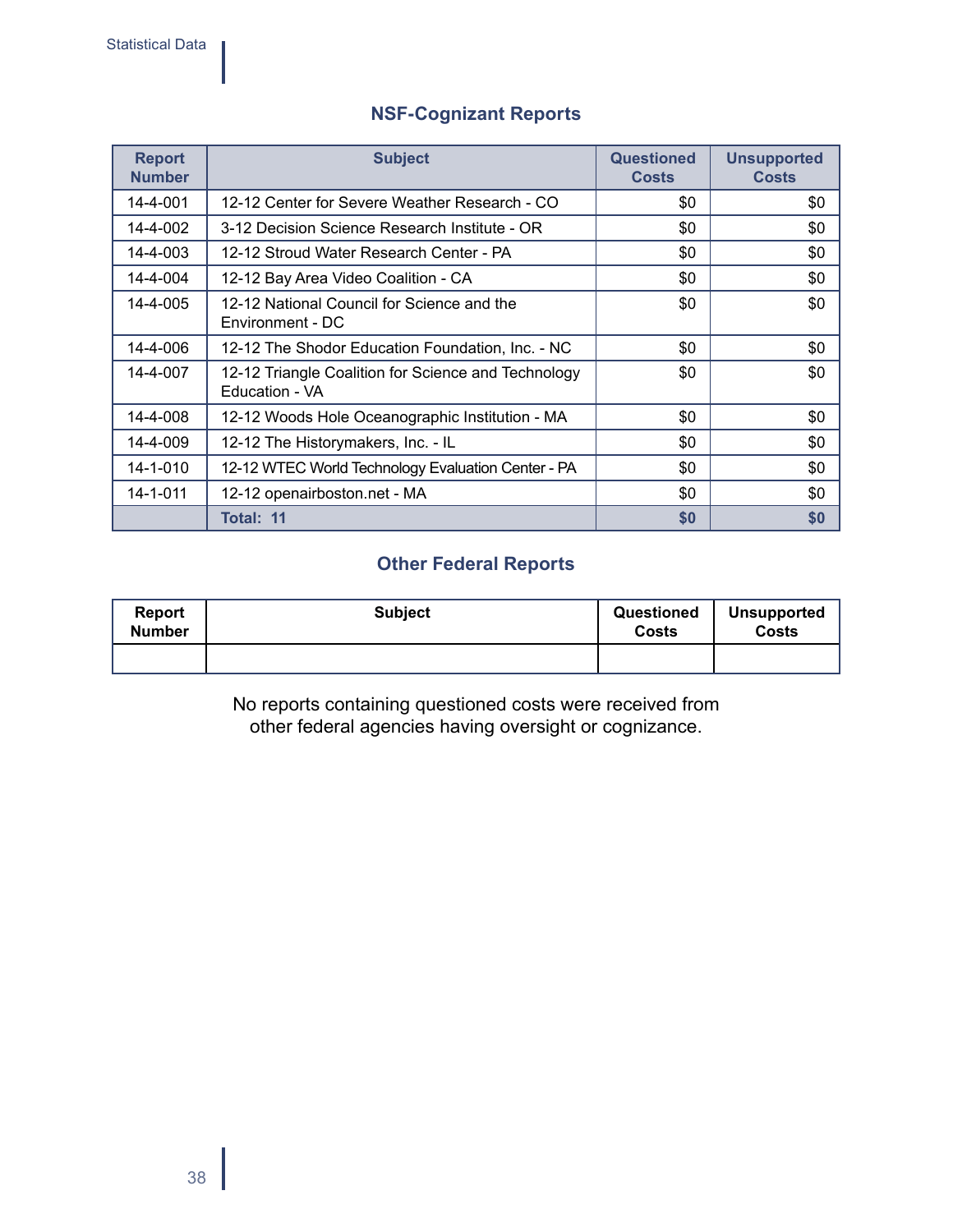# **Audit Reports with Outstanding Management Decisions**

This section identifies audit reports involving questioned costs, and funds put to better use where management had not made a final decision on the corrective action necessary for report resolution with six months of the report's issue date. At the end of the reporting period there were 16 reports remaining that met this condition. The status of recommendations that involve internal NSF management is described on pages 36-37.

| <b>Report</b><br><b>Number</b> | <b>Subject</b>                                                                      | <b>Questioned</b><br><b>Costs</b> | <b>Unsupported</b><br><b>Costs</b> | <b>Better Use of</b><br><b>Funds</b> |
|--------------------------------|-------------------------------------------------------------------------------------|-----------------------------------|------------------------------------|--------------------------------------|
| 05-1-005                       | RPSC Cost Claimed FY2000 to<br>2002                                                 | \$1,933,722                       | \$0                                | \$0                                  |
| 07-1-003                       | Triumph Tech, Inc.                                                                  | \$80,740                          | \$1,192                            | \$0                                  |
| 09-1-014                       | University of Michigan                                                              | \$1,604,713                       | \$1,418,889                        | \$0                                  |
| 09-5-048                       | 8-07 College of the Mainland - TX <sup>34</sup>                                     | \$110,629                         | \$0                                | \$0                                  |
| $10-1-012$                     | COL OOI Proposed Budget <sup>35</sup>                                               | \$0                               | \$0                                | \$88,118,848                         |
| $11 - 1 - 001$                 | REVISED ATST Price Proposal <sup>36</sup>                                           | \$0                               | \$0                                | \$62,338,903                         |
| $11 - 1 - 021$                 | <b>NEON National Ecological</b><br>Observatory Network <sup>37</sup>                | \$0                               | \$0                                | \$75,780,354                         |
| 12-1-005                       | <b>UCAL - Santa Barbara</b>                                                         | \$6,325,483                       | \$0                                | \$0                                  |
| 12-1-008                       | <b>NEON Proposal Audit<sup>38</sup></b>                                             | \$0                               | \$0                                | \$78,657,394                         |
| 12-5-143                       | 9-11 Fort Berthold Community<br>College - ND                                        | \$25,343                          | \$24,659                           | \$0                                  |
| 13-1-001                       | <b>REVISED University of Wisconsin</b><br>- Ice Cube Incurred Cost                  | \$2,134,379                       | \$0                                | \$0                                  |
| 13-1-002                       | Jackson State University                                                            | \$943,475                         | \$844,241                          | \$0                                  |
| 13-1-004                       | <b>ARRA Cornell University</b>                                                      | \$794,221                         | \$19,703                           | \$0                                  |
| 13-1-005                       | EarthScope (SAFOD) San<br>Andreas Fault Observatory at<br><b>Depth Expenditures</b> | \$339,277                         | \$0                                | \$0                                  |
| 13-5-094                       | 6-12 FBCC Fort Berthold<br>Community College -<br>IND 9-month audit <sup>39</sup>   | \$28,154                          | \$28,154                           | \$0                                  |
| 13-5-102                       | 6-12 Bunker Hill Community<br>College - MA                                          | \$390                             | \$390                              | \$0                                  |
|                                | <b>Total:</b>                                                                       | \$14,320,526                      | \$2,337,228                        | \$304,895,499                        |

<sup>34</sup> This report was on hold at the request of OIG.

<sup>35</sup> This report is on hold due to OIG request for an extension to respond to NSF's proposed resolution. In addition, OIG Report No. 12-3-001 Review of Specific Cost Information Related to Contingencies on Consortium for Ocean Leadership's (COL) Ocean Observatories Initiative Cost Proposal, issued 3/26/12, restated the finding in Audit Report No. 10-1-012, which found \$88,118,848 of "Better Use of Funds" in the Ocean Observatories Initiative proposal. Thus, Report No. 12-3-001 is also on hold.

<sup>36</sup> This report is on hold due to OIG request for an extension to respond to NSF's proposed resolution. 

<sup>37</sup> This report is on hold due to OIG request for an extension to respond to NSF's proposed resolution.

<sup>38</sup> This report is on hold due to OIG request for an extension to respond to NSF's proposed resolution.

<sup>39</sup> This report was on hold at the request of OIG.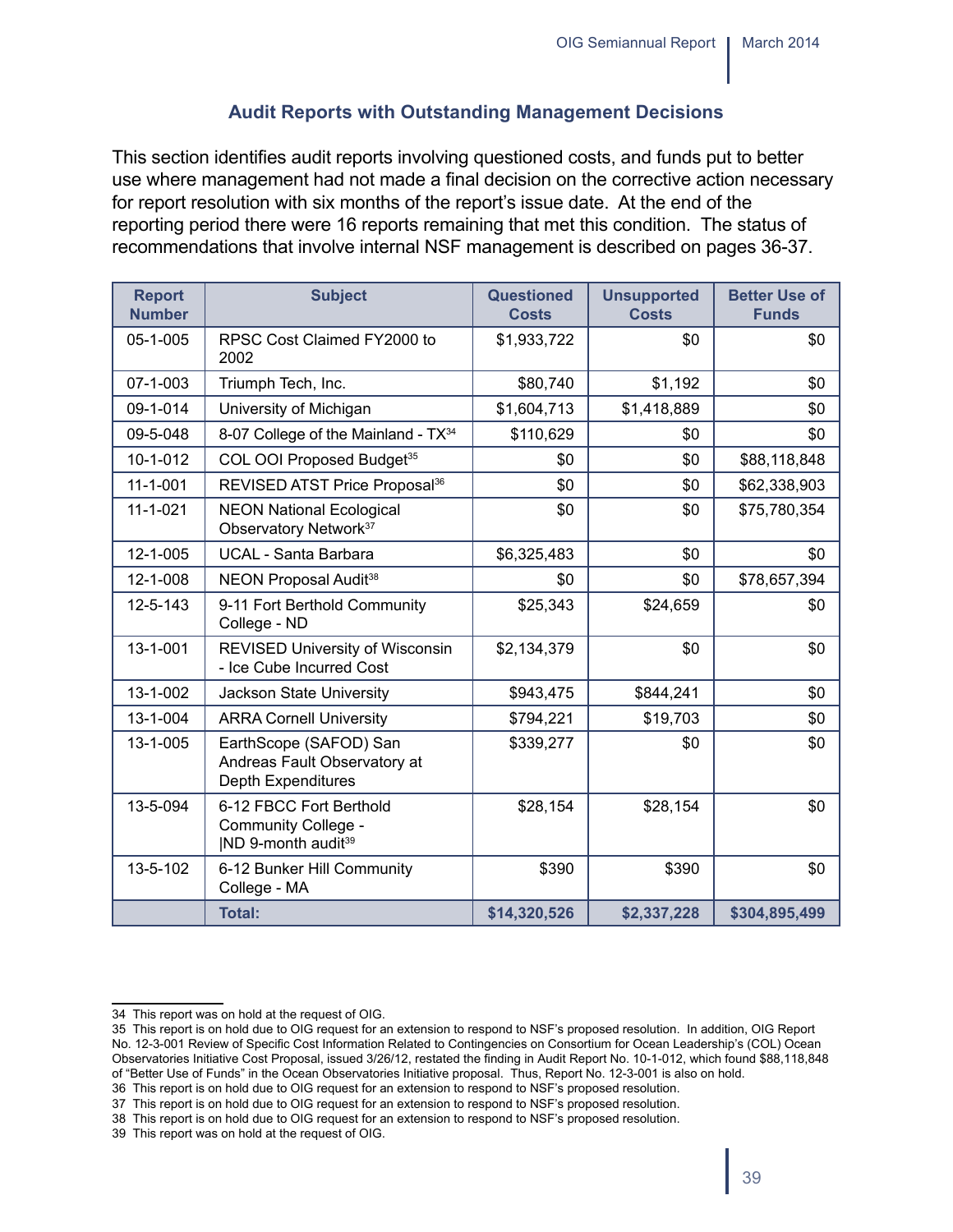#### **Investigative Activities**

| <b>Referrals to Prosecutors</b>                      |                |
|------------------------------------------------------|----------------|
| <b>Criminal Convictions/Pleas</b>                    |                |
| Arrests                                              |                |
| <b>Civil Settlements</b>                             |                |
| Indictments/Information                              |                |
| <b>Investigative Recoveries</b>                      | \$1,236,750.78 |
| Referrals to NSF Management for Action               | 29             |
| <b>Research Misconduct Findings</b>                  | 11             |
| Suspensions/Debarments/Exclusions                    | 13             |
| <b>Administrative Actions</b>                        | 59             |
| Certifications and Assurances Received <sup>40</sup> | 13             |

# **Investigative Case Statistics**

|                               | Preliminary | Civil/Criminal | Administrative |
|-------------------------------|-------------|----------------|----------------|
| Active at Beginning of Period | 10          | 142            | 109            |
| Opened                        | 9           | 15             | 29             |
| Closed                        | 13          | 27             | 21             |
| Active at End of Period       |             | 130            | 117            |

# **Freedom of Information Act and Privacy Act Requests**

Our office responds to requests for information contained in our files under the freedom of Information Act ("FOIA," 5 U.S.C. § 552) and the Privacy Act (5 U.S.C. § 552a). During this reporting period:

| <b>Requests Received</b>  | 13 |
|---------------------------|----|
| <b>Requests Processed</b> | 16 |
| <b>Appeals Received</b>   |    |
| Appeals Upheld            |    |

Response times ranged between 5 days and 5141 days, with the median around 22 days and the average around 25 days.

<sup>40</sup> NSF accompanies some actions with a certification and/or assurance requirement. For example, for a specified period, the subject may be required to confidentially submit to OIG a personal certification and/or institutional assurance that any newly submitted NSF proposal does not contain anything that violates NSF regulations.

<sup>41</sup> Some FOIA response times were affected by the government closure.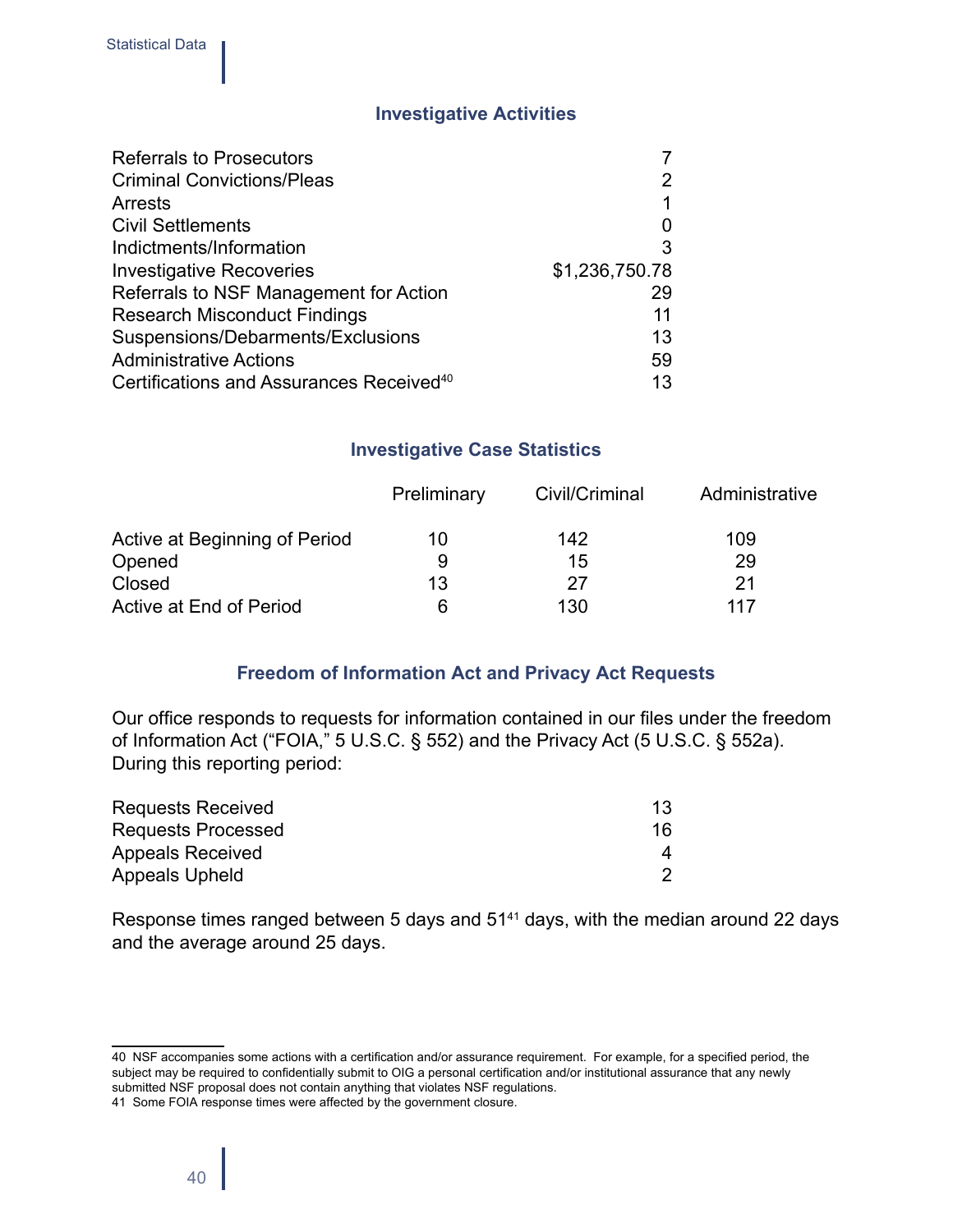# *About the Cover...*

Photograph of Victoria Falls at the border of Zambia and Zimbabwe taken by Jeff Stitz, OIG.